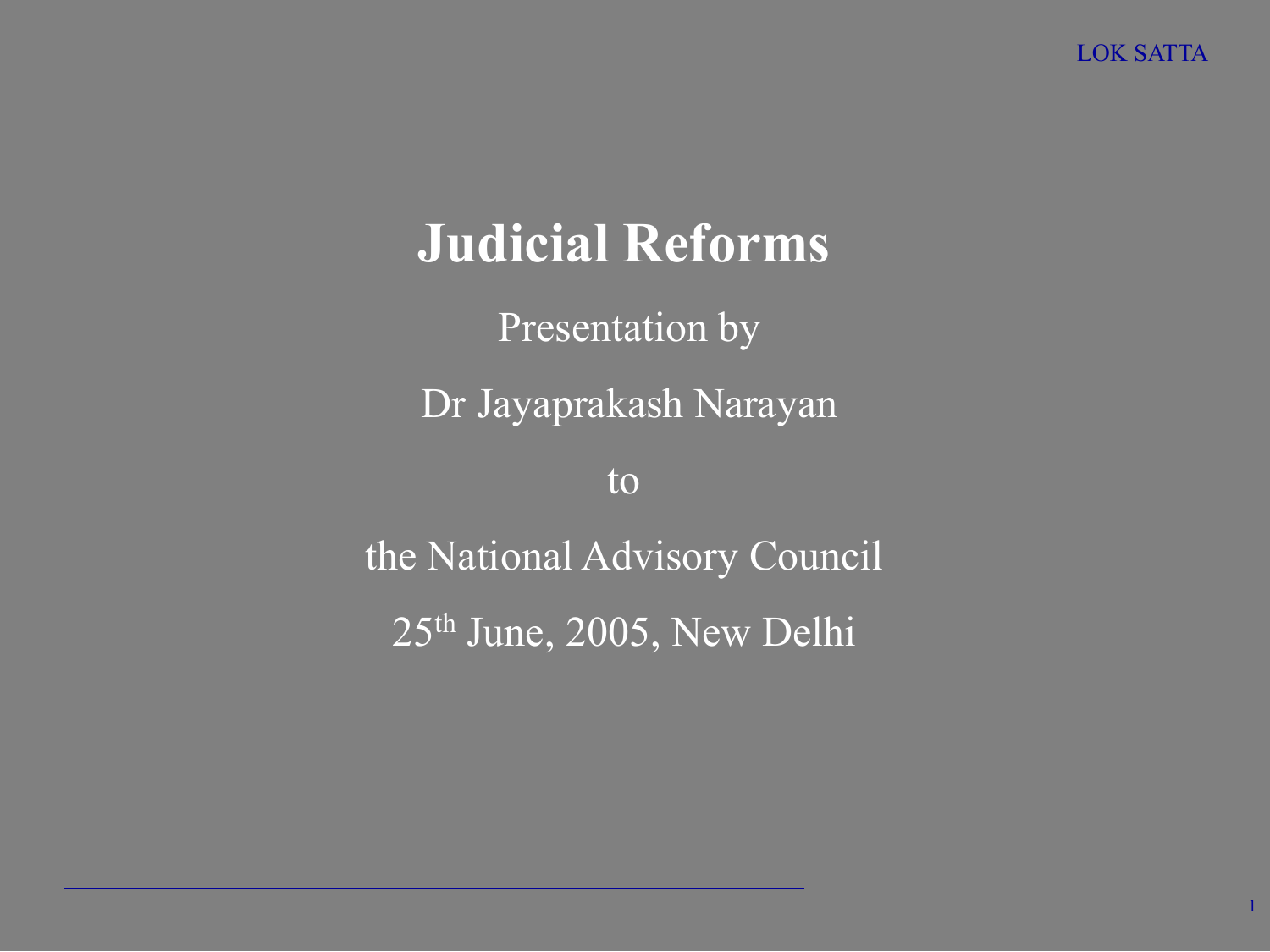# Problems of Rule of Law

- Law's delays and huge pendency of cases
- Erosion of public confidence in justice system
- Rise of criminal groups to "settle" disputes for a price
- Many "missing cases" resulting in grave injustice to the poor and weak.
- Low level of competence of judges
- Credible allegations of arbitrary approach and doubtful conduct of several judges
- Appointments to higher judiciary "usurped" by peers
- Absence of judicial accountability
- Political interference in crime investigation
- Loss of faith in the police functioning.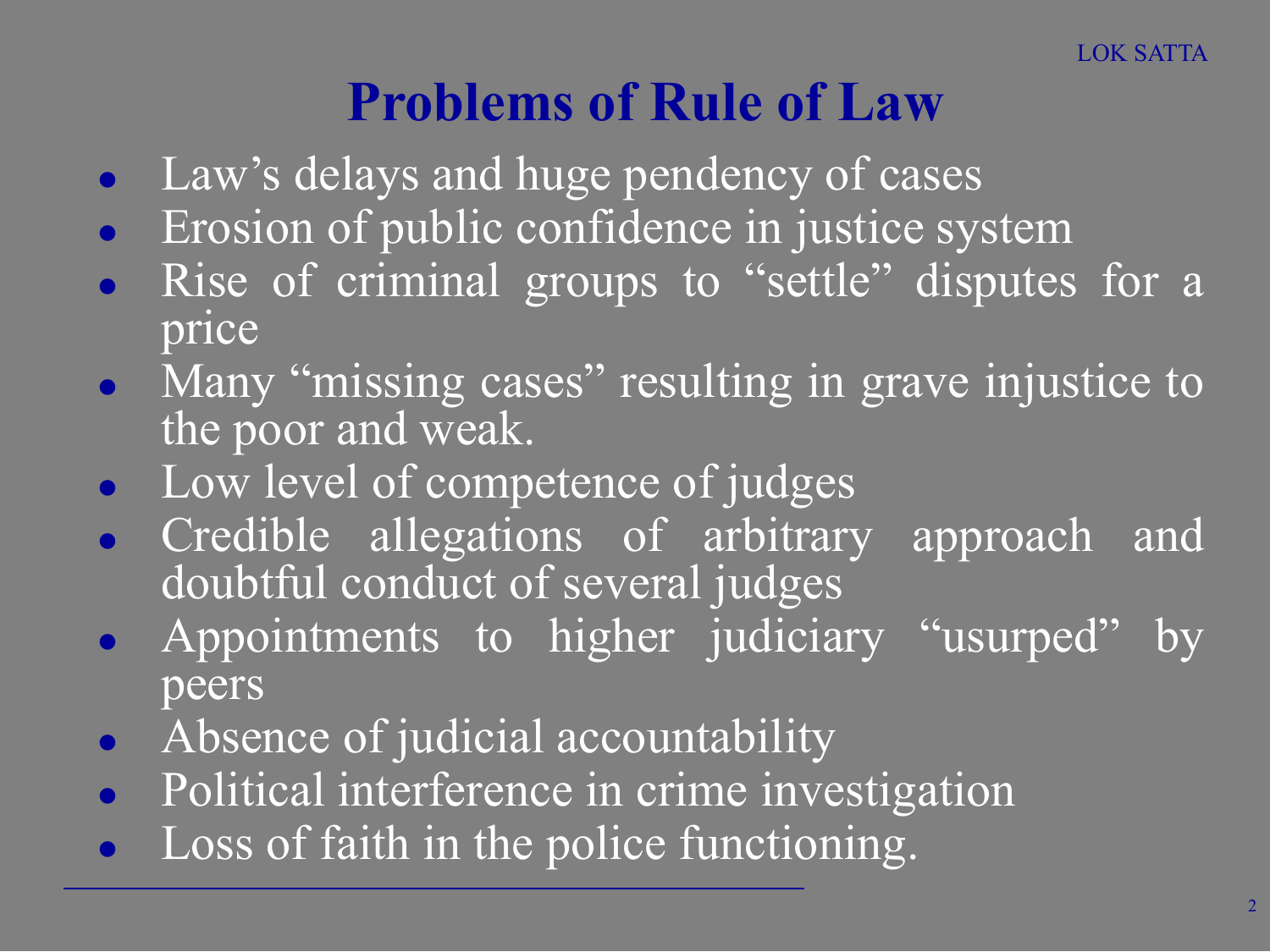#### Proposals now before the NAC

- **.** Local Courts system for speedy justice as an integral part of independent judiciary
- An all-India Judicial Service for recruitment to subordinate judiciary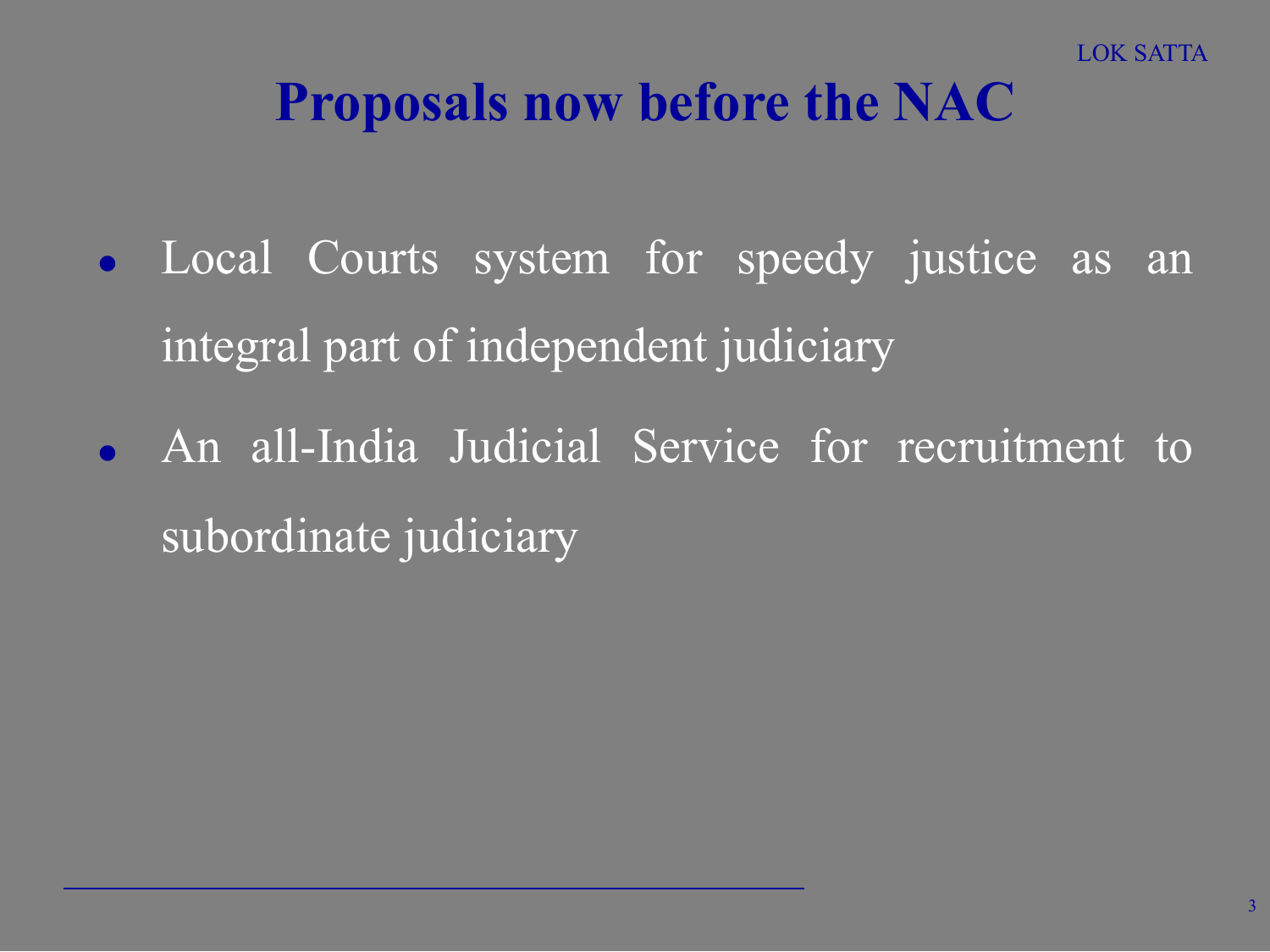# Law's Delays - Cases Pending (2002)

- Supreme Court : 23,012 (1,04,936 in 1991)
- - Allahabad : 0.87 m
	- o Kerala : 0.41 m
	- o Madras : 0.35 m
	- o Bombay : 0.30 m
	- o Delhi : 0.18 m
	- o Andhra Pradesh : 0.15 m
	- o Gujarat : 0.14 m
	- o Rajasthan : 0.13 m
	-

High Courts : 3.62 million (2.65m in 1993)

- 
- 
- 
- 
- 
- -
	-
- o Average : 5600 cases / Judge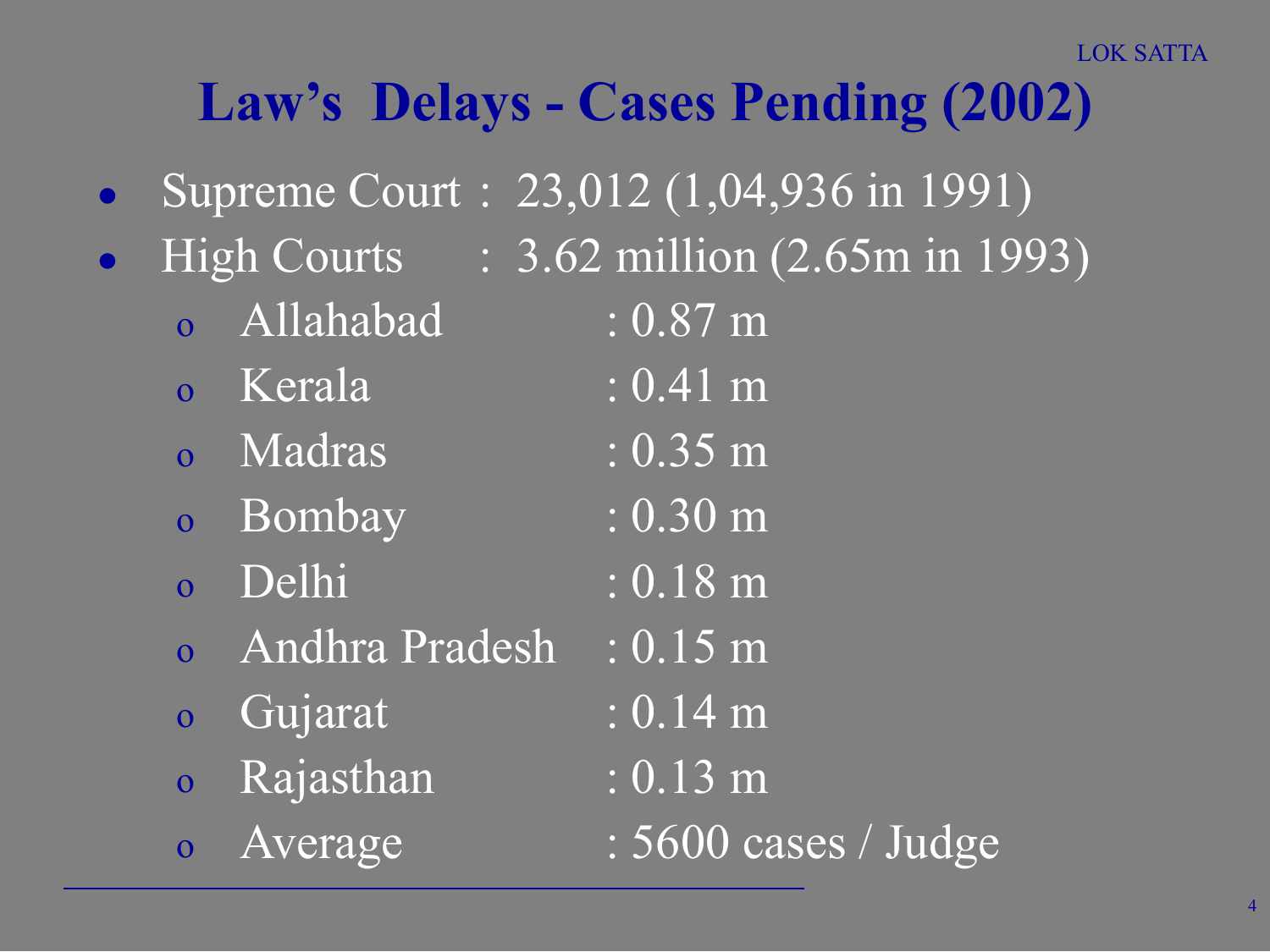LOK SATTA

#### Law's Delays - Cases Pending

| <b>District and Subordinate Courts</b> |                    | $\div 20$ million (2002)             |
|----------------------------------------|--------------------|--------------------------------------|
| o Civil                                | : Less than 1 year | $: 2.52 \text{ m} (1998)$            |
|                                        | $1 - 3 Yrs$        | $: 2.2 \text{ m}$<br>, 9             |
|                                        | $\sqrt{3-10}$ yrs  | $\overline{1:}$ 1.73 m<br>55         |
|                                        | Over 10 years      | $: 0.34 \text{ m}$<br>, 9            |
| o Criminal                             | : Less than 1 year | $: 5.56 \; m$<br>55                  |
|                                        | $1 - 3$ Yrs        | $: 4.52 \text{ m}$<br>, ,            |
|                                        | $3 - 10$ yrs       | $: 2.85 \; m$<br>, ,                 |
|                                        | Over 10 years      | $: 4.84 \text{ m}$<br>9 <sub>9</sub> |
| $: 1660$ cases / judge<br>o Average    |                    |                                      |
|                                        |                    |                                      |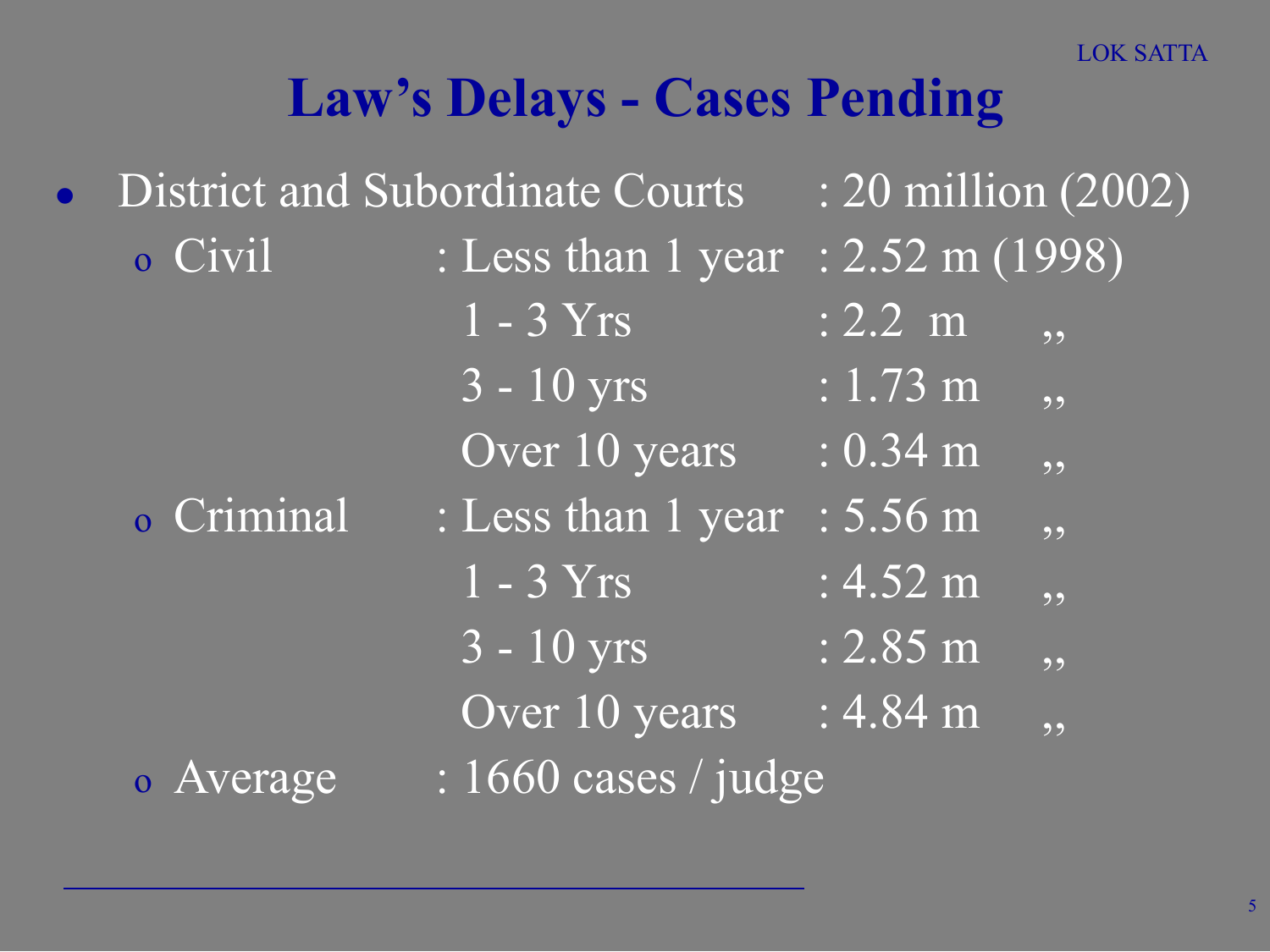LOK SATTA

# Judge – Population Ratios

- UK : 50.09 / million
- Australia  $\cdot$  57.07/,
- 
- OECD countries  $\overline{\hspace{1cm} : 113/}$

• US  $: 107 /$ ,

- 
- India : 11 / million
- Total sanctioned strength : 13,000
- Requirement : 75,000
- Vacancies : 1,874
- 
- 
-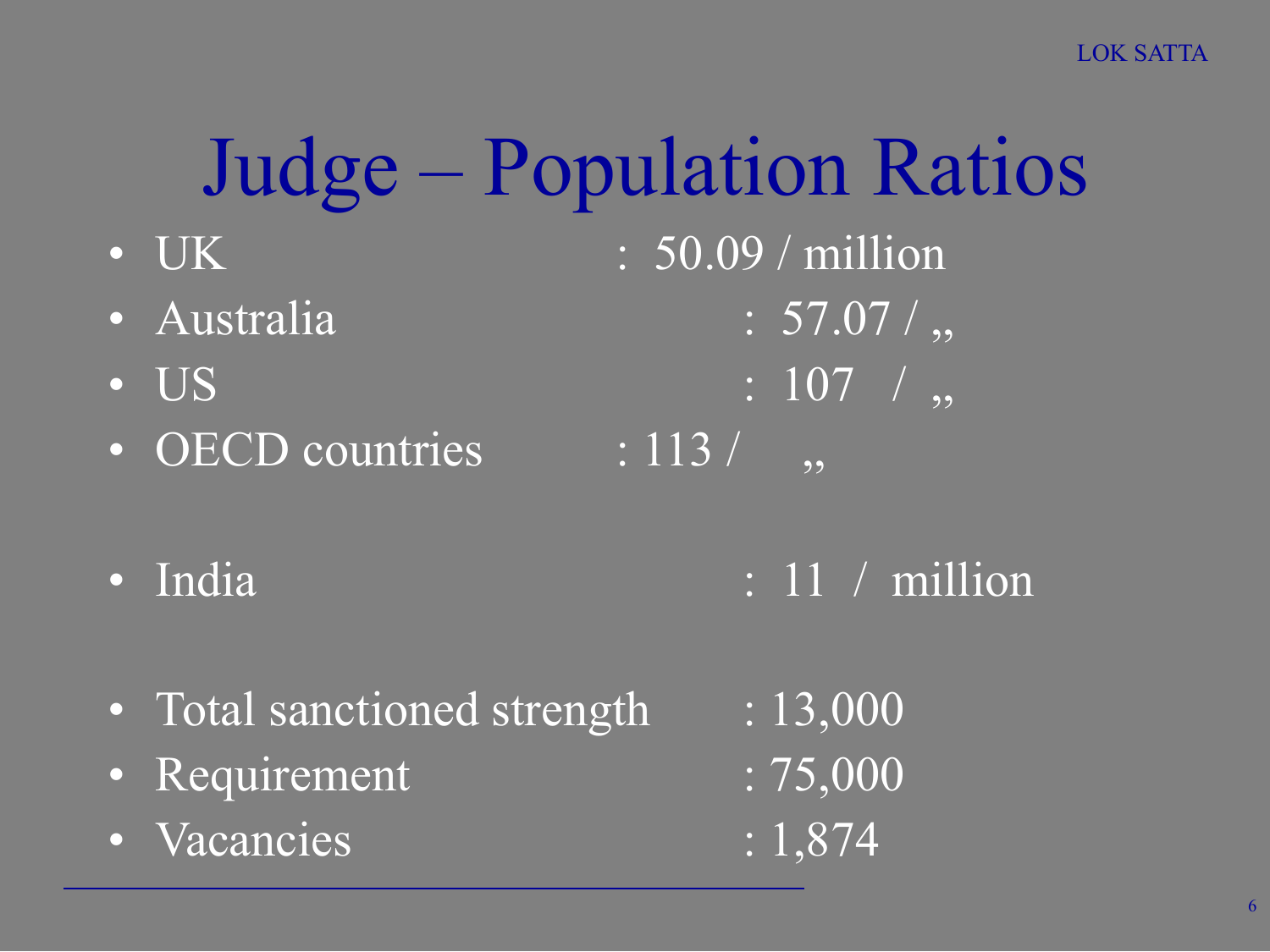## Justice Denied



#### o The case of the Dog Bite

#### o The case of the Police Van Accident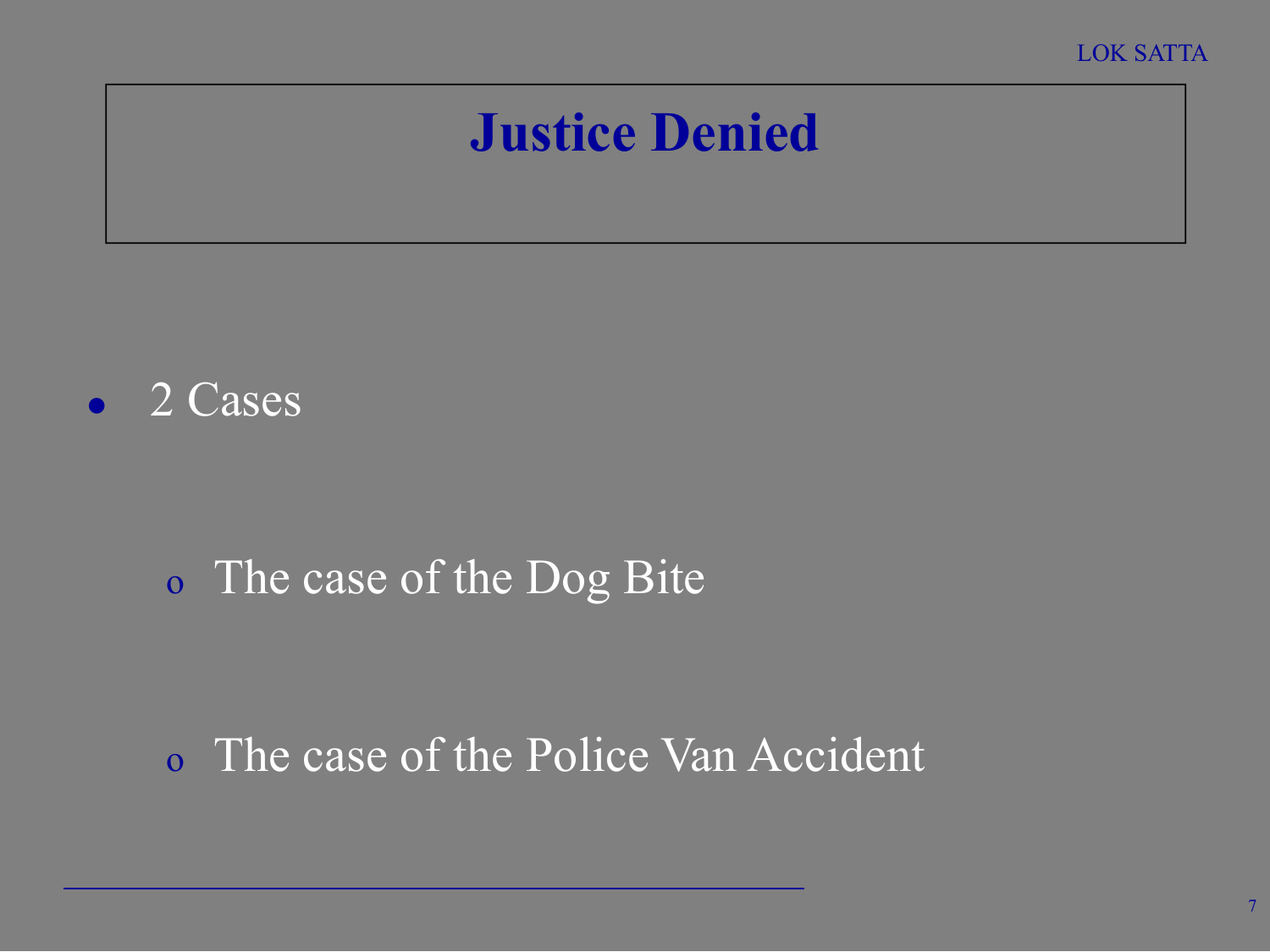#### Recent Efforts

- Supreme Court pendency declining
	- o Use of Information Technology
	- o Bunching of similar cases
	- o Faster disposals
- Lok Adalats
	- o Legal Services Authorities Act-1987
	- o Claims under Rs 10 lakhs
	- o Matters relating to public utilities
	- o LA and MV Act compensation cases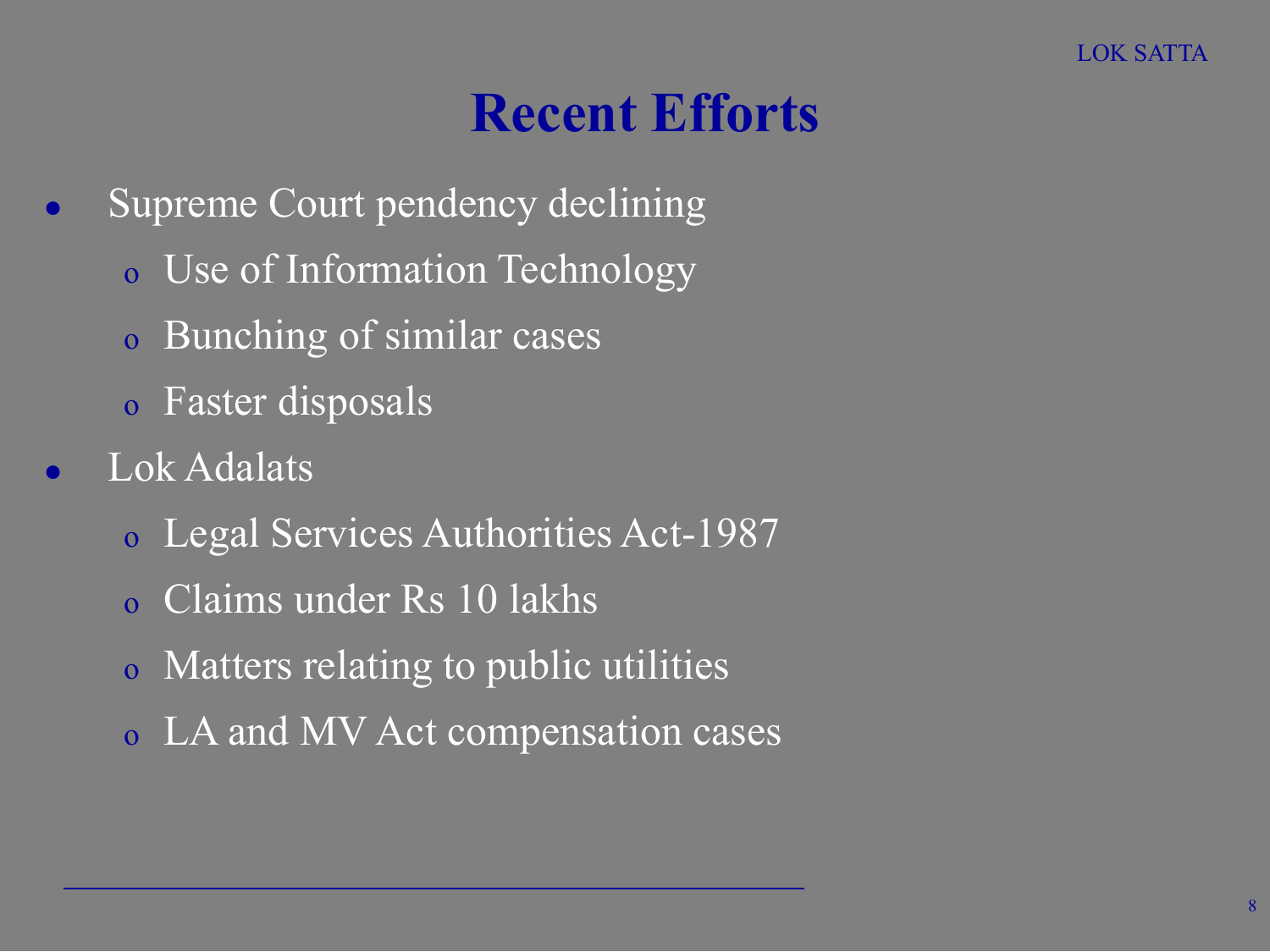#### Recent Efforts

- Fast Track Courts (Tenth Finance Commission)
	- o 1,734 proposed total cost : Rs. 5.03 million (5 years)
	- o 980 established
	- o 295 notified
	- o Only sessions criminal cases
	- o 1,88,271 cases transferred
	- o 77,000 disposed of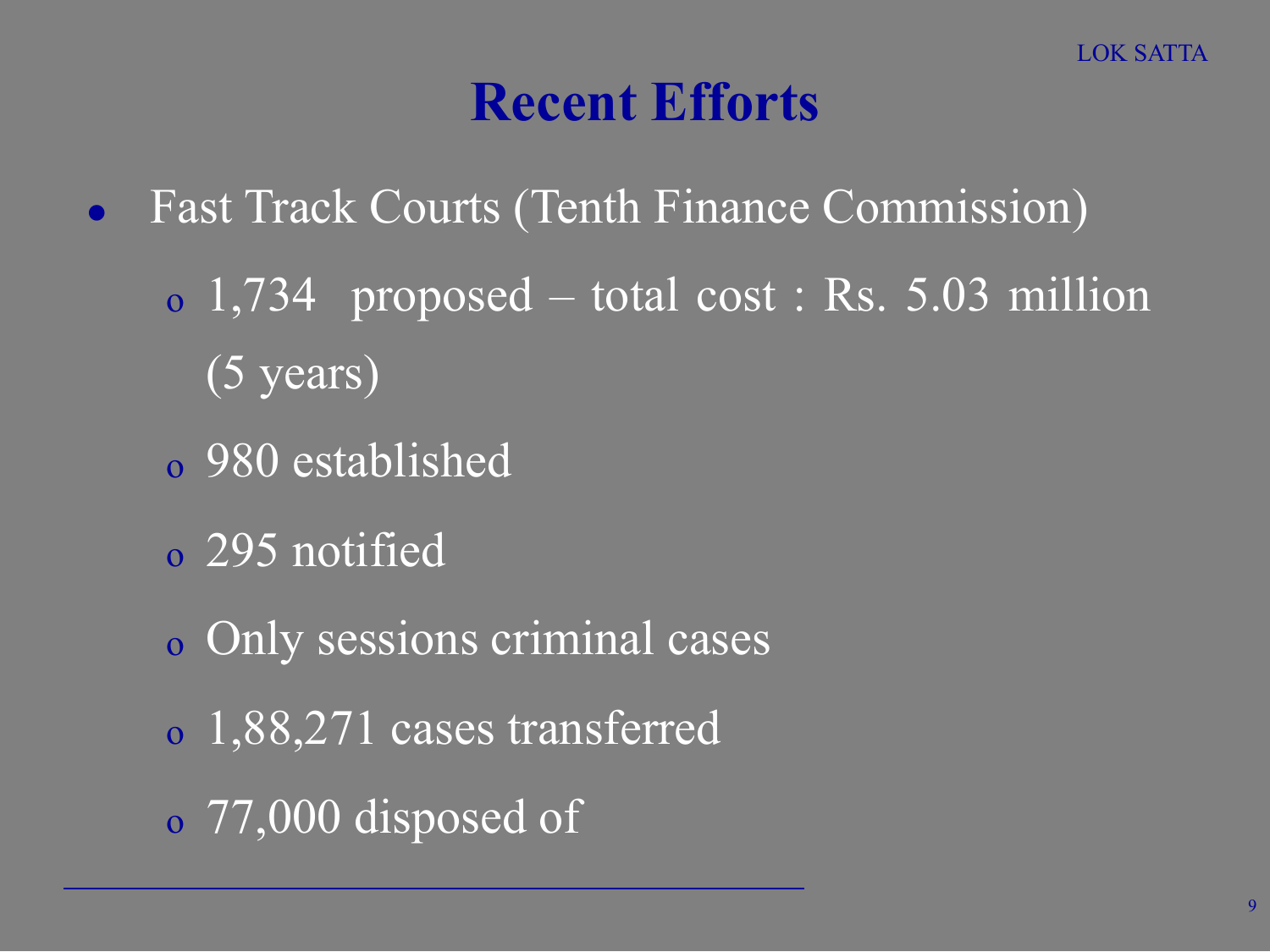#### Access to Justice - Factors

- Number of Judges
- Physical proximity
- Procedures
	- o Written submissions
	- o Need for legal language
	- o Need for skilled lawyer
	- o Complexity in service of summons
	- o Immediate mechanism for enforcement of decree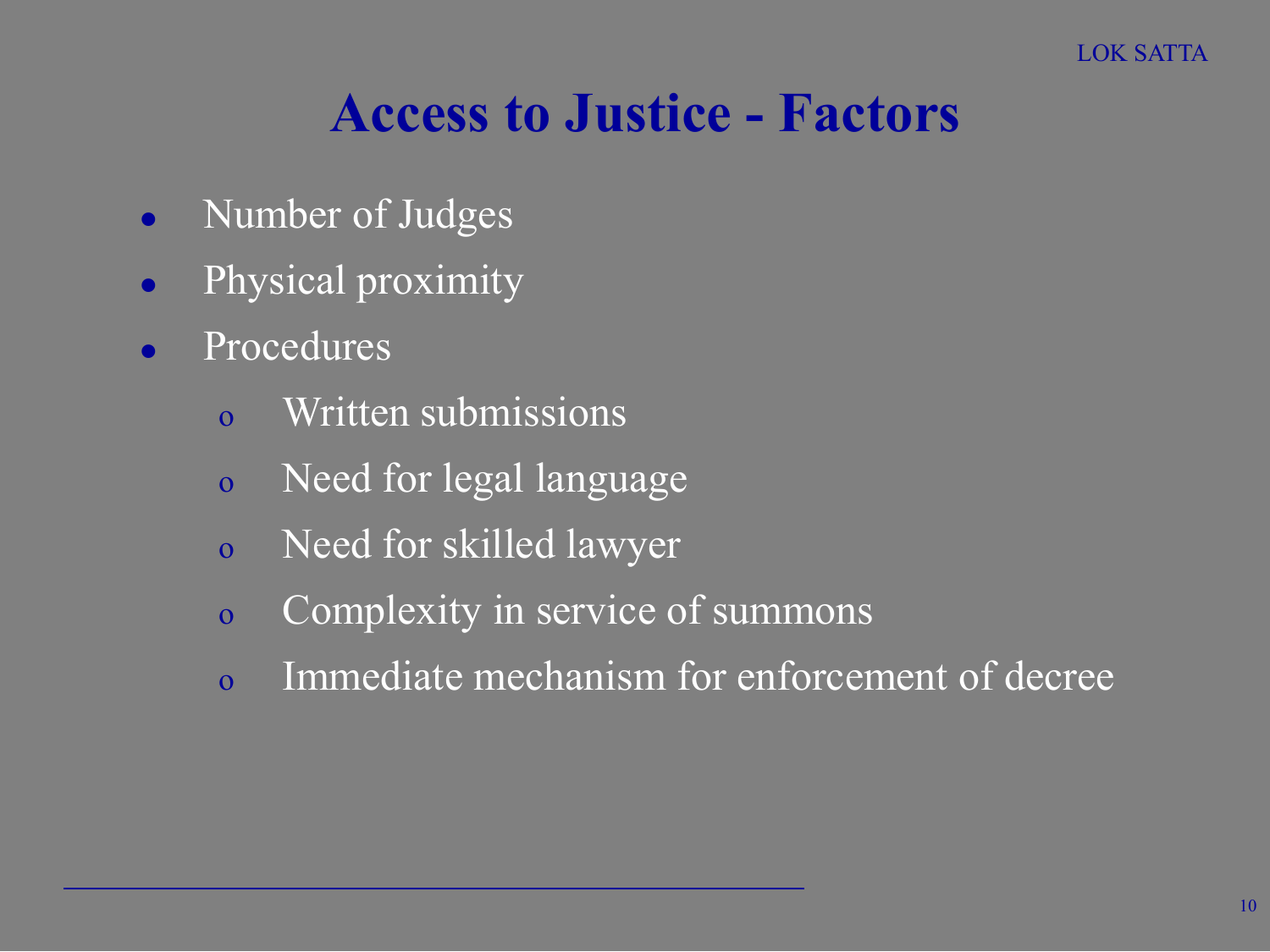#### Access to Justice - Factors

- Language
- **•** Speed
	- o Singapore : 35 days
	- o Norway : 90,
	- o Japan : 60 ,,
- $\overline{\text{Costs}}$
- **•** Perjury
- **•** Perception of fairness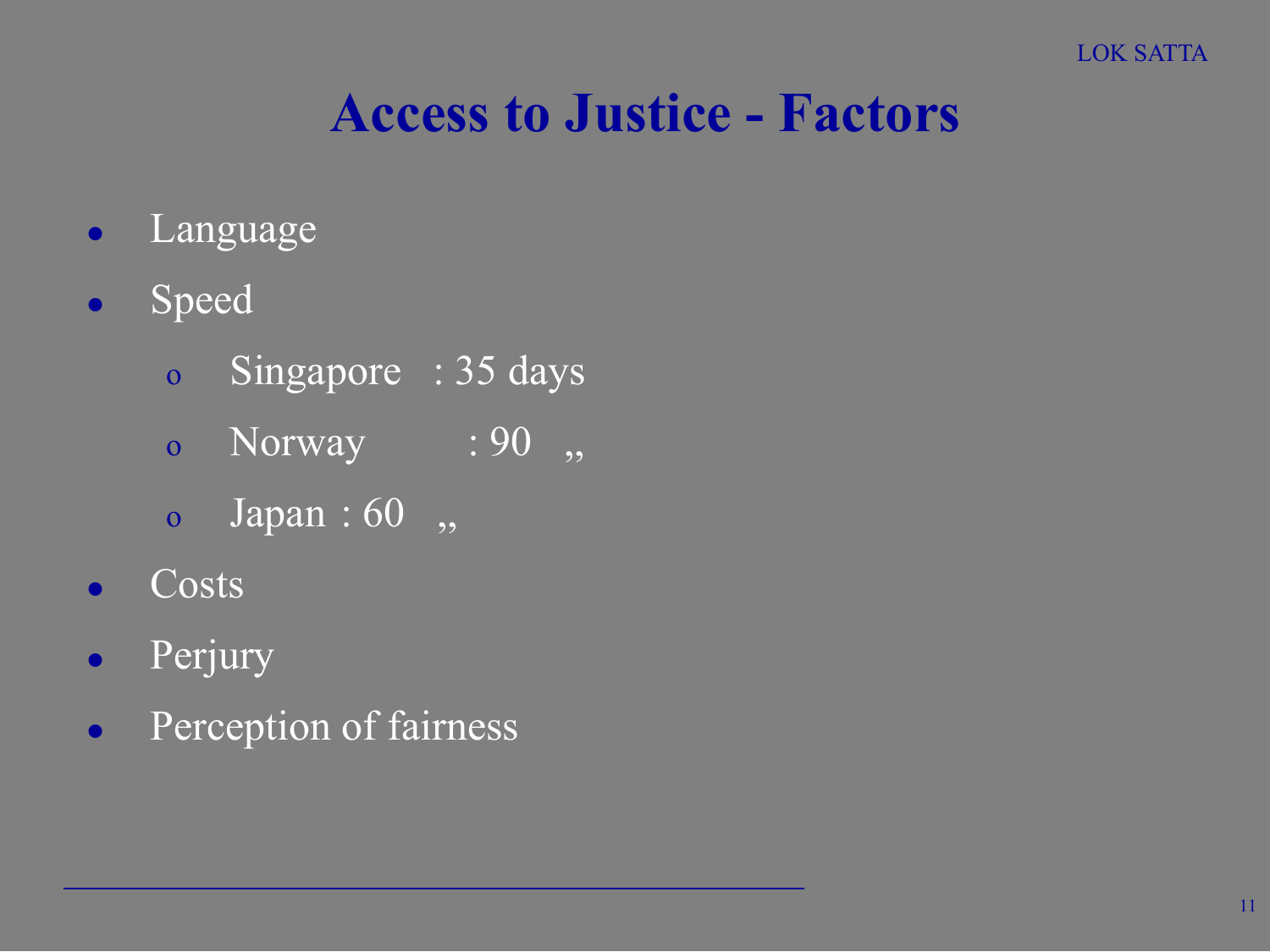#### Speedy Justice – US Experience

- Small Claims Courts (people's courts)
	- o Municipal, city or regional
	- o Civil suits  $-$  \$1000 to \$5000
	- o Minor violations of law eg: traffic cases
	- o Simple procedures
	- o Lawyer allowed (except in California, Nebraska & Michigan)
	- o 100 million cases tried annually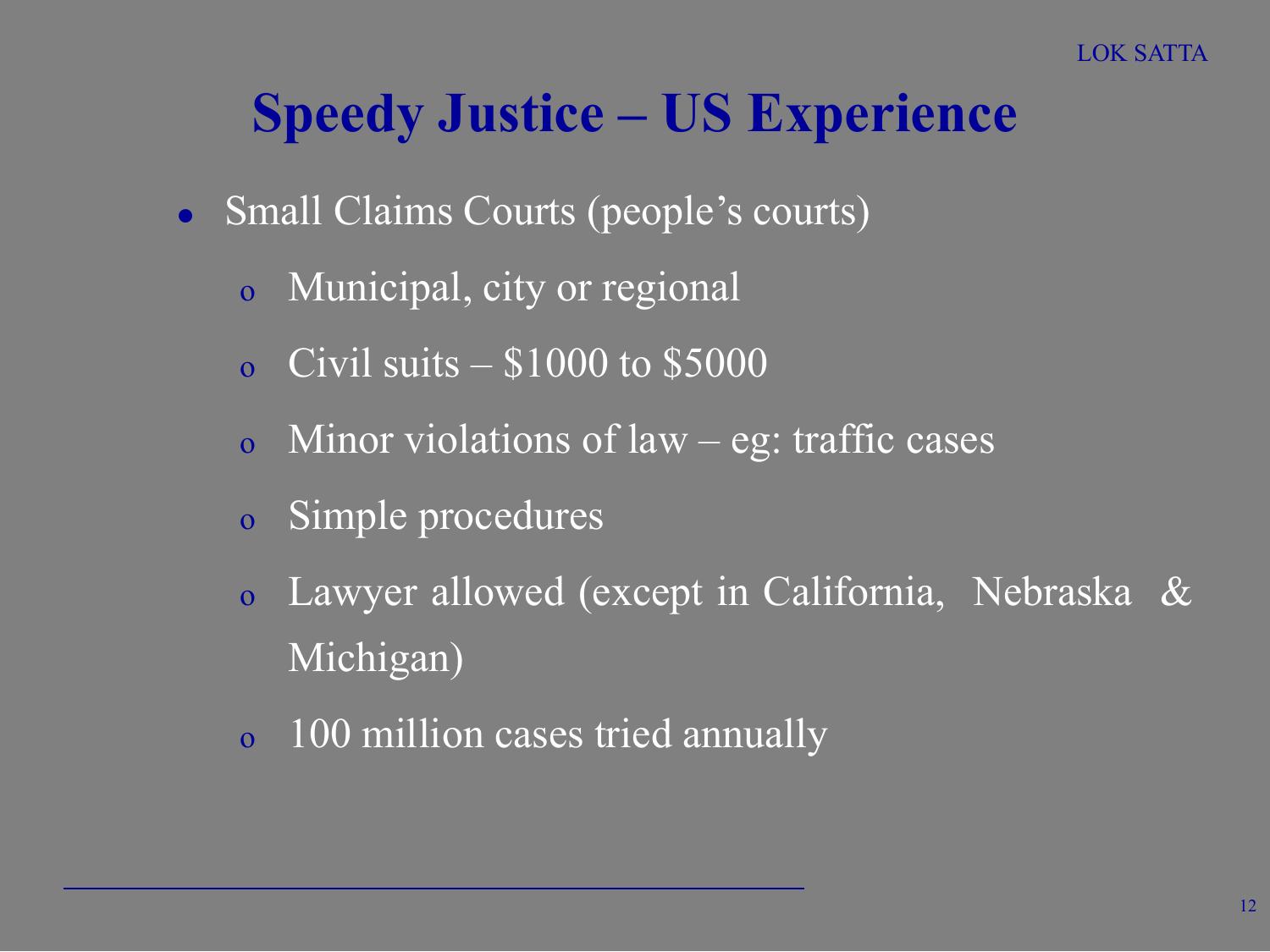### Speedy Justice –UK Experience

- Lay and Unpaid Justices of the Peace (JPs)
	- o 30,500 in number
	- o Ranked above local MP
	- o Date back to 1361 AD
	- o Handle over 90% of all criminal and many civil cases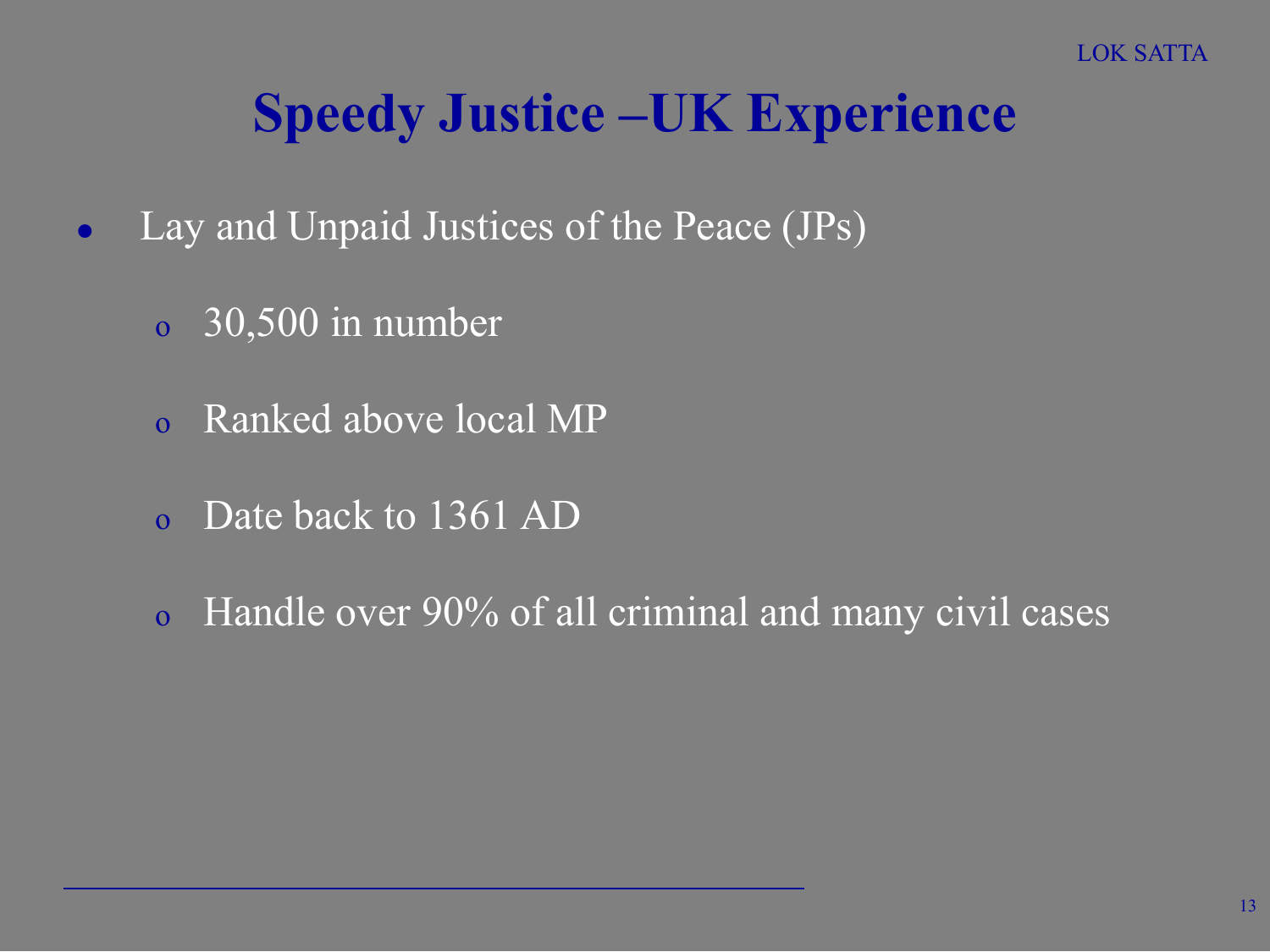# Speedy Justice –UK Experience

- Small claims procedures in formal courts
	- o Limit:
		- £1000 in 1990s
		- $-$  £5000 now
	- o Informal procedures
	- o Speed of disposal
	- o Costs not awarded
	- o Popular and effective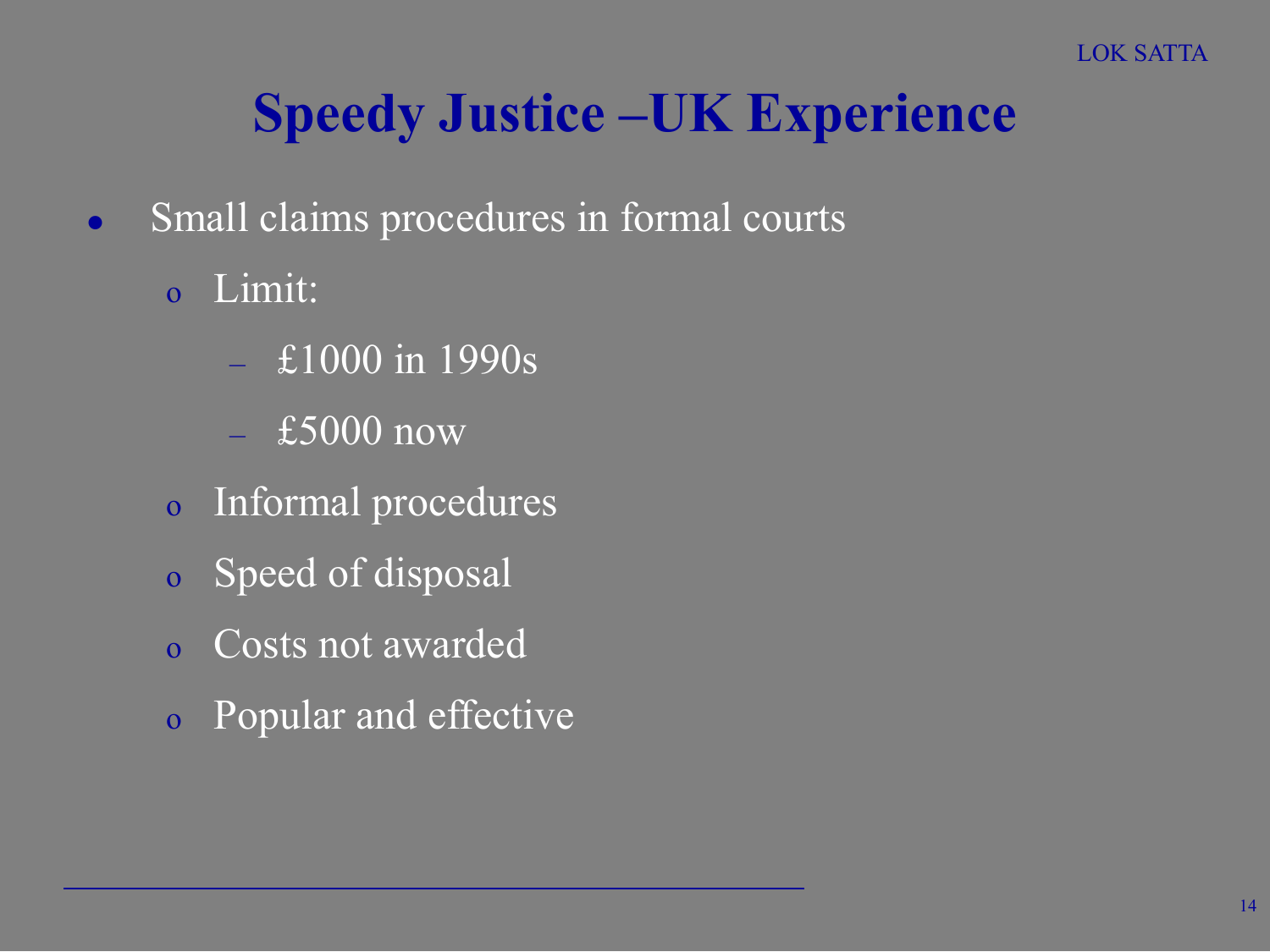# Historical Perspective

- Ancient India dispensation of justice was decentralized
- **Colonial rule stifled people's participation**
- The Indian Police Commission, 1902 "it is expedient to relegate the trial of petty offences to the village headmen and the Panchayats"
- Ashok Mehta Committee 1978 suggested Nyaya Panchayats presided by qualified judge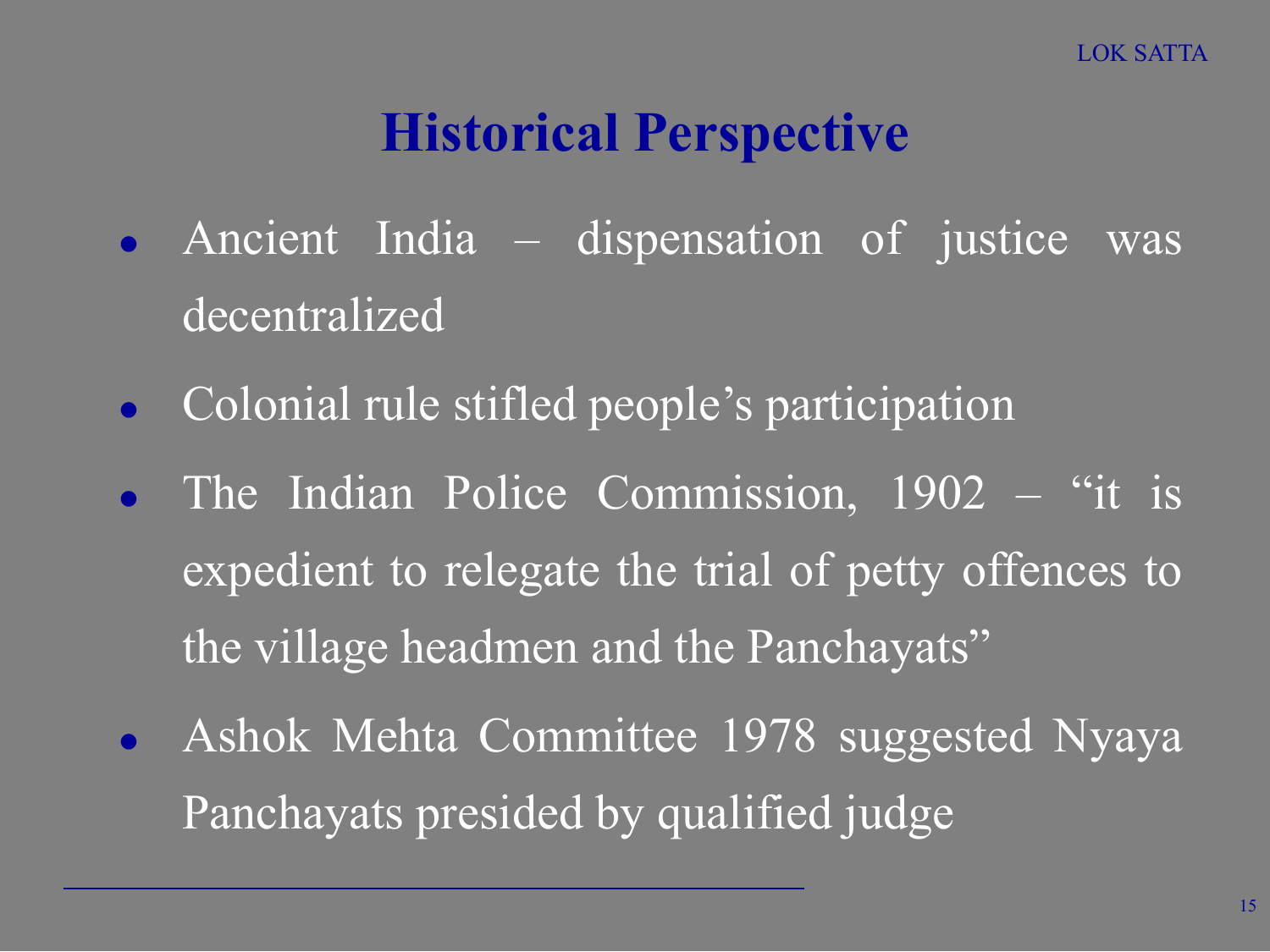# 114th Law Commission Report

- Panchayat courts are capable of dealing with petty civil litigation and criminal cases
- Panchayat courts can dispose of cases more cheaply and expeditiously
- Grama Nyayalayas suggested to distinguish from elected or traditional Nyaya Panchayats and from voluntary or optional Lok Adalats
- Grama Nyayalaya proposed with one professional judge and two lay judges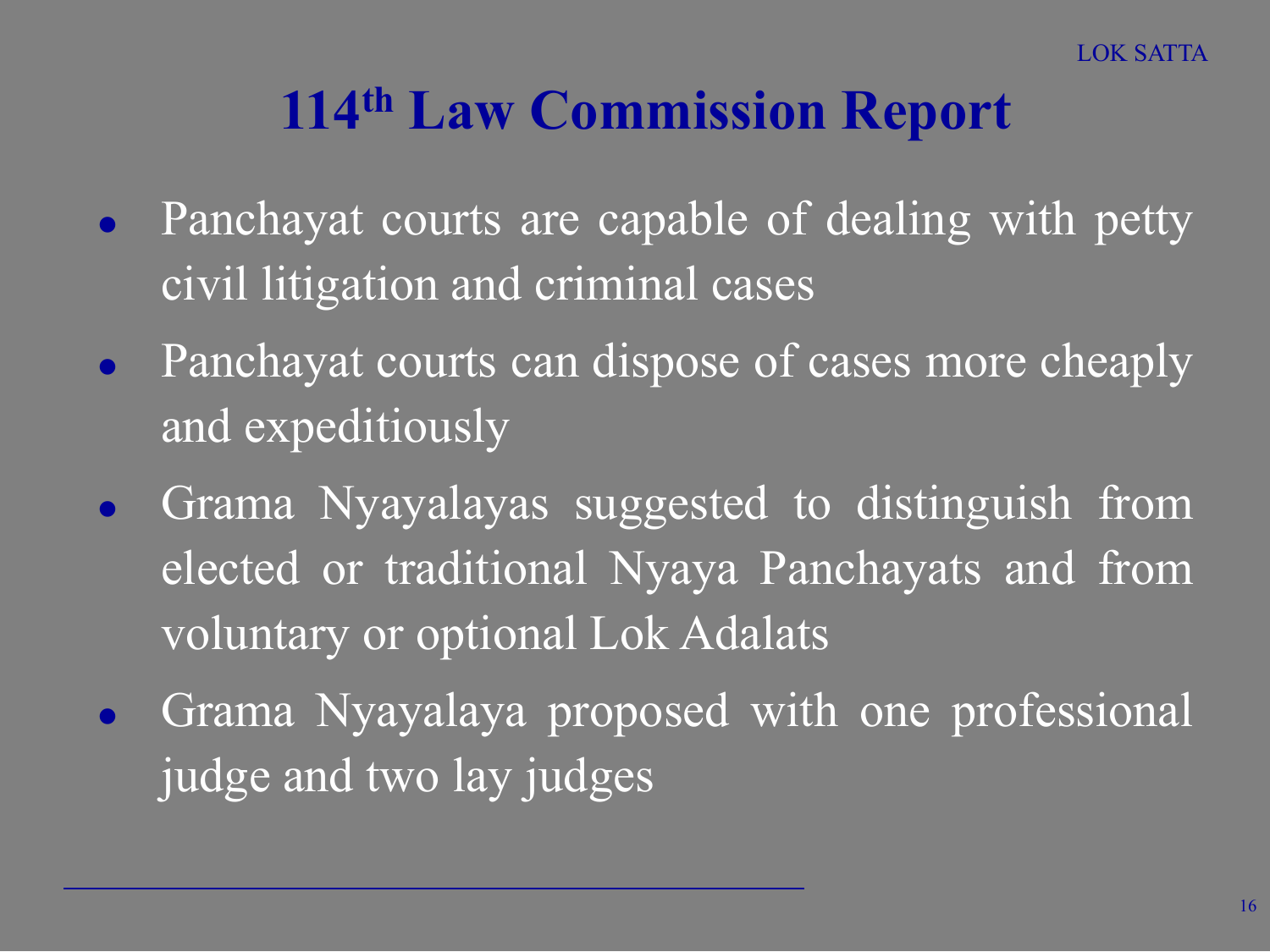#### Need for Local Courts

• Justice accessible to the people

<sup>o</sup> Geographical

<sup>o</sup> Psychological

<sup>o</sup> Financial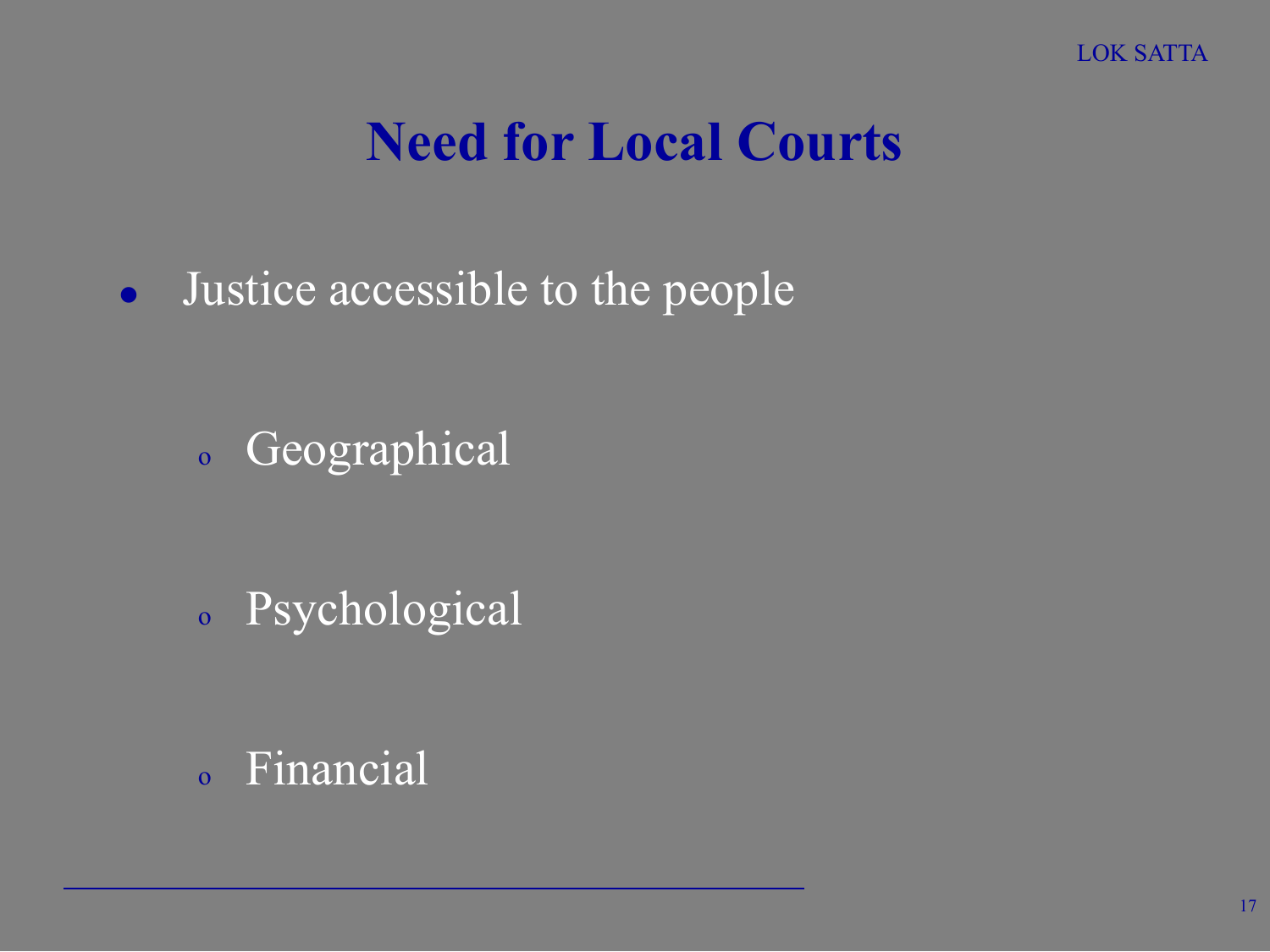### Need for Local Courts

- Excessive formalism and alien language
	- <sup>o</sup> Poor getting alienated
	- <sup>o</sup> Losing faith in the judicial process
	- <sup>o</sup> Perjury has become endemic
	- <sup>o</sup> Costs of litigation prohibitive
	- <sup>o</sup> People resorting to rough and ready justice through muscle power
	- <sup>o</sup> Rule of law vitiated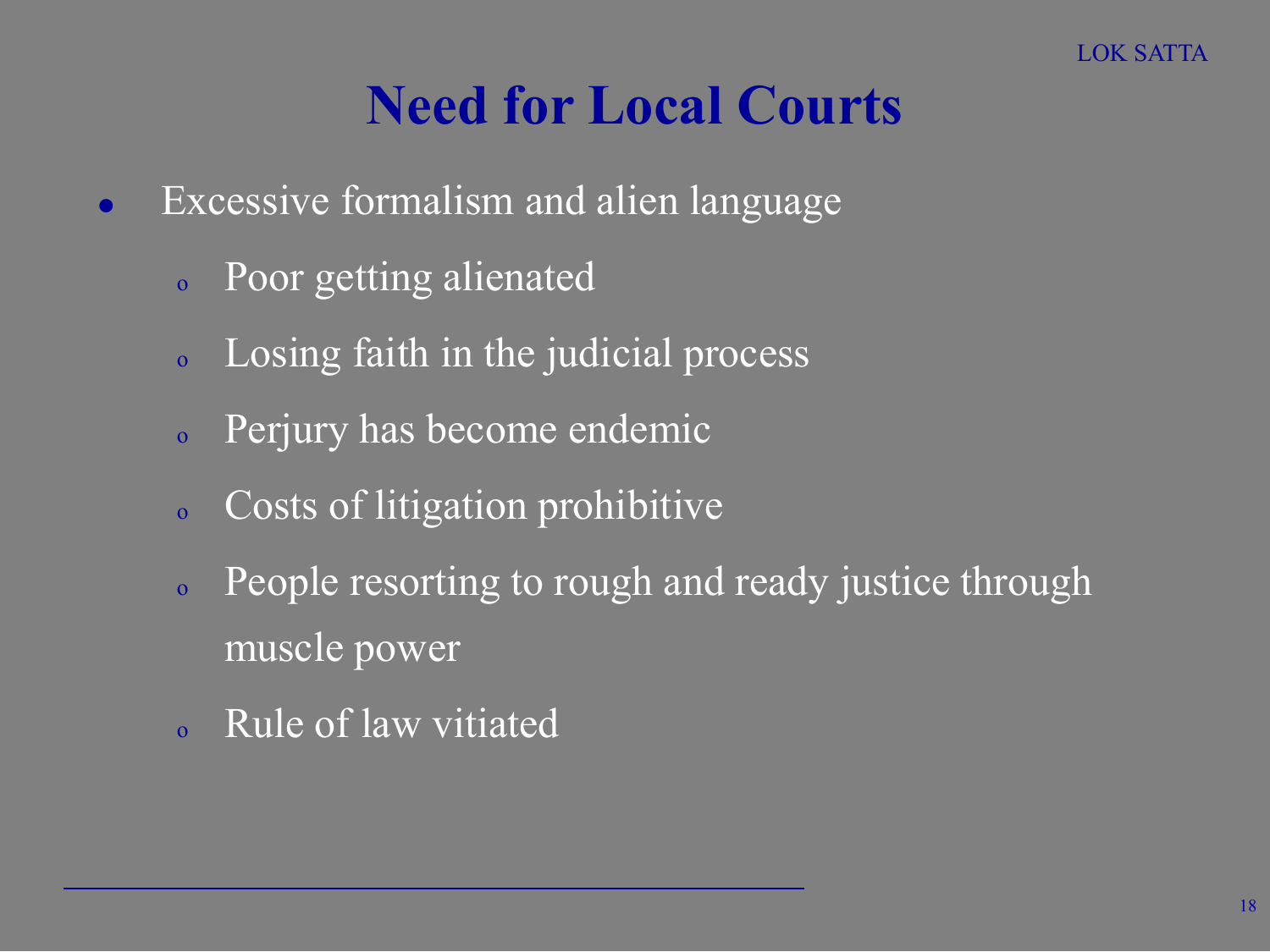# Difficulties of Nyaya Panchayat Concept

- Appointment by government/district magistrate makes it partisan
- Politicization inevitable
- Factions and caste vitiating society
- Three or five member court cumbersome
- Legal representation denied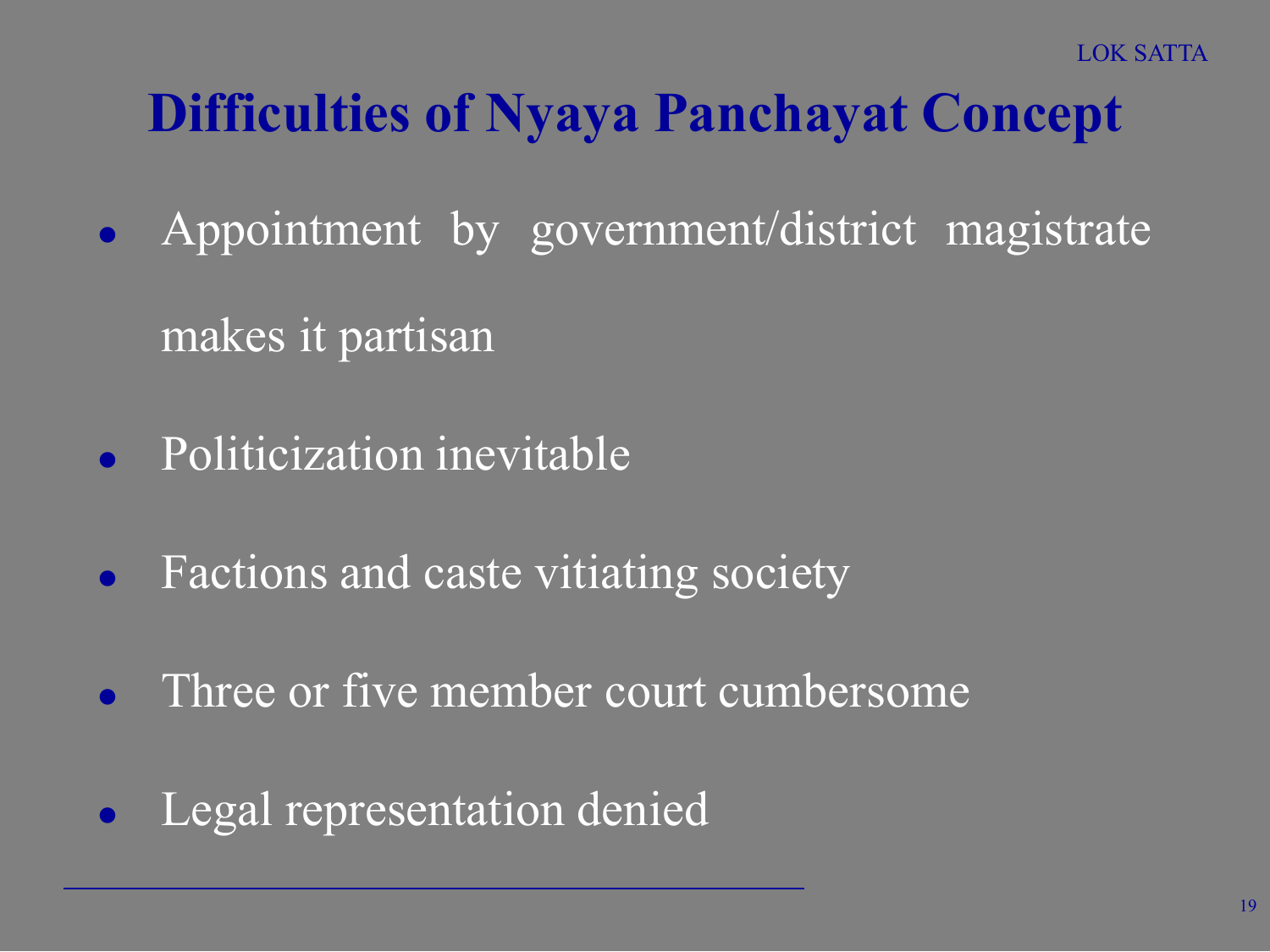# Requirements of Local Courts

- For a limited population (25,000 to 50,000)
- Physical proximity no more than  $10 \text{ km}$ s
- Integral part of judiciary
- Independent
- Low costs
- No burden of establishment or infrastructure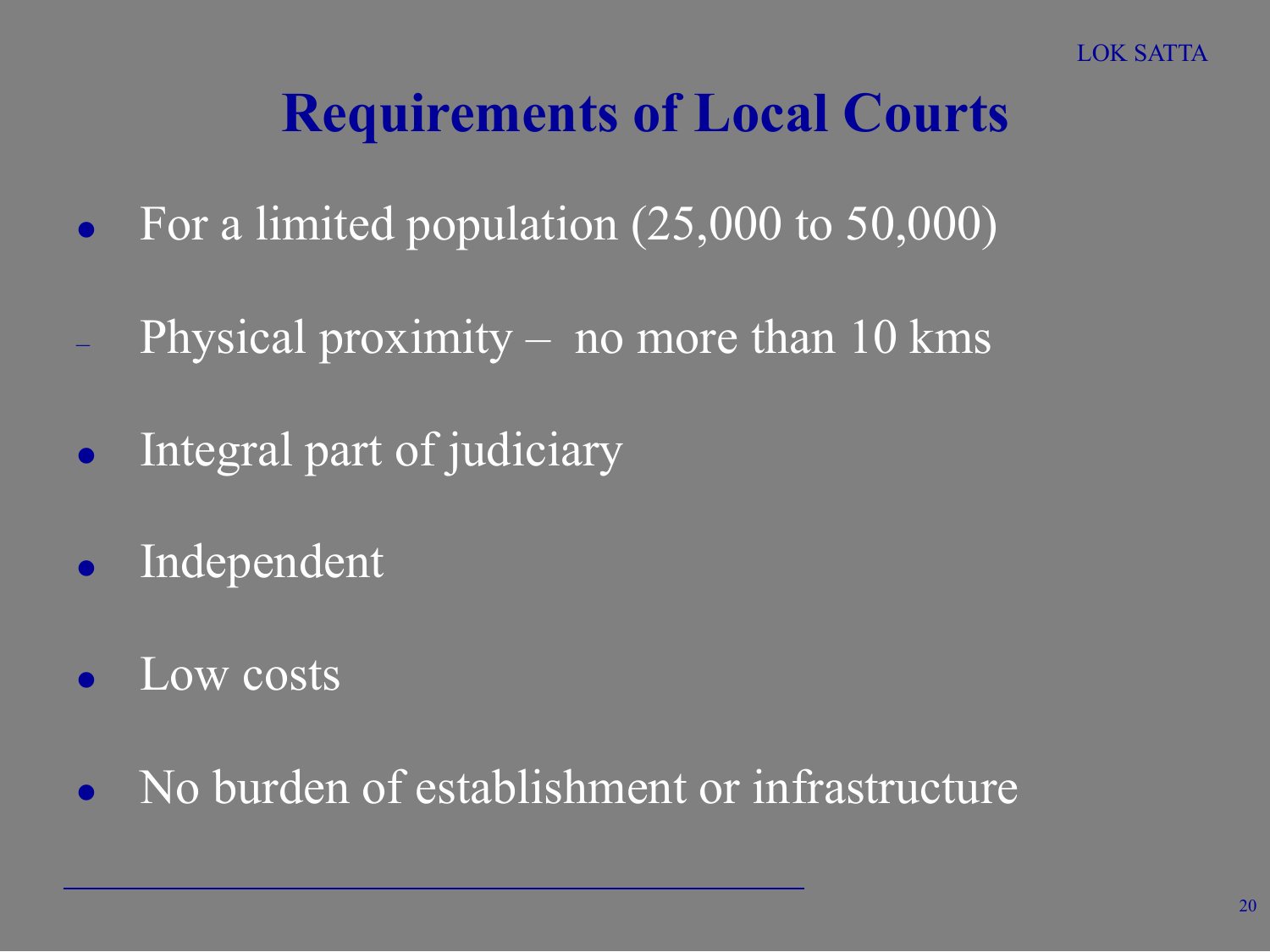# Requirements of Local Courts

- Simple procedures
- Local language
- Lawyer, or agent, or self-representation
- Exclusive jurisdiction civil and criminal
- Provision for appeal
- Regular inspections
- Accountability to formal judiciary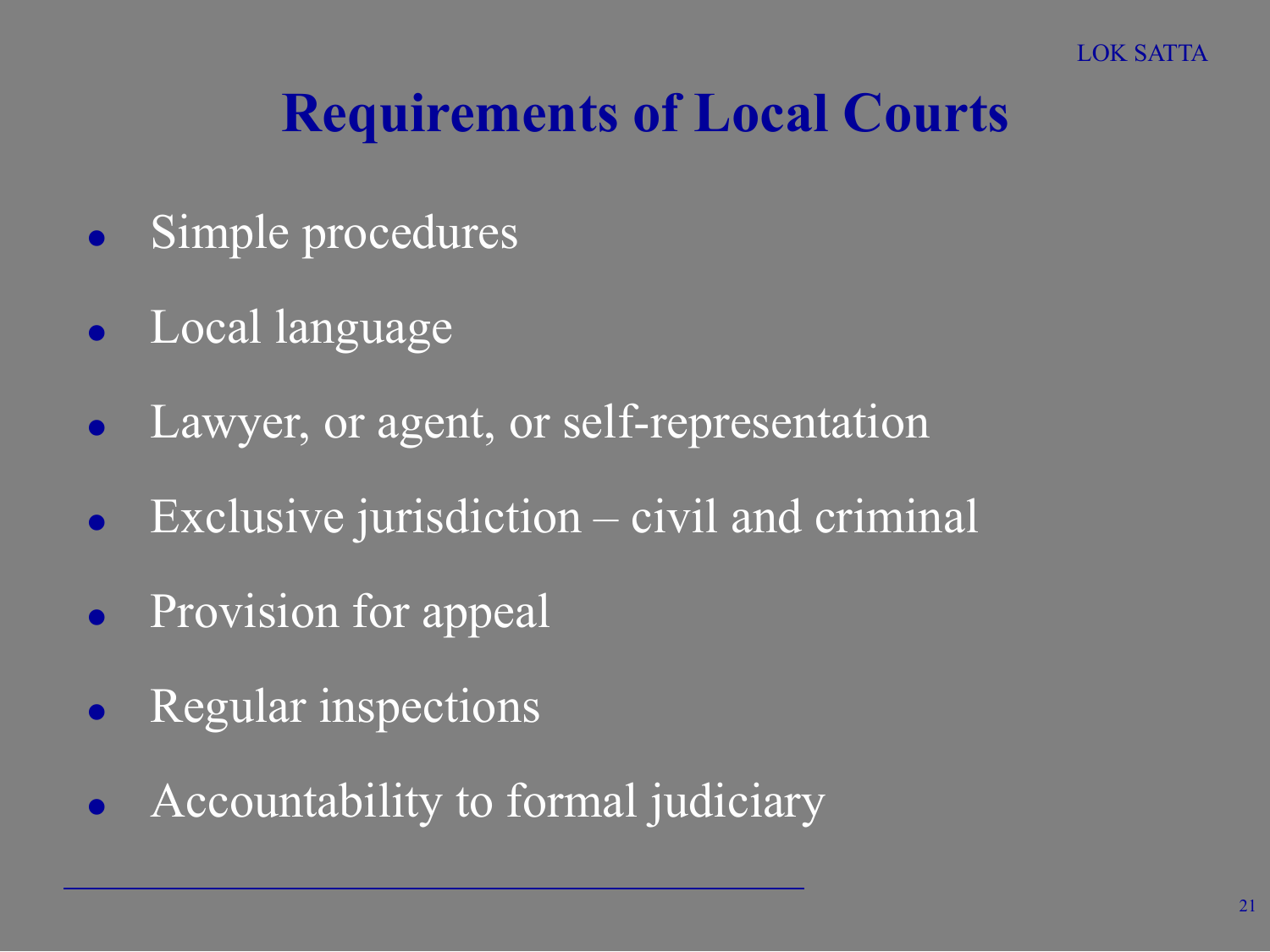# A Model of Local Courts

- Honorary magistrate:
	- o Lawyer or retired official or reputed person
	- $\sigma$  3 year tenure
- One per  $25,000$  for rural; one per  $50,000$  for urban
- Appointment and removal by District Judge
- Honorarium + fixed travel and secretarial allowance – total not to exceed Rs 15,000 per month
- Existing infrastructure
- Representation through lawyer or agent or parties themselves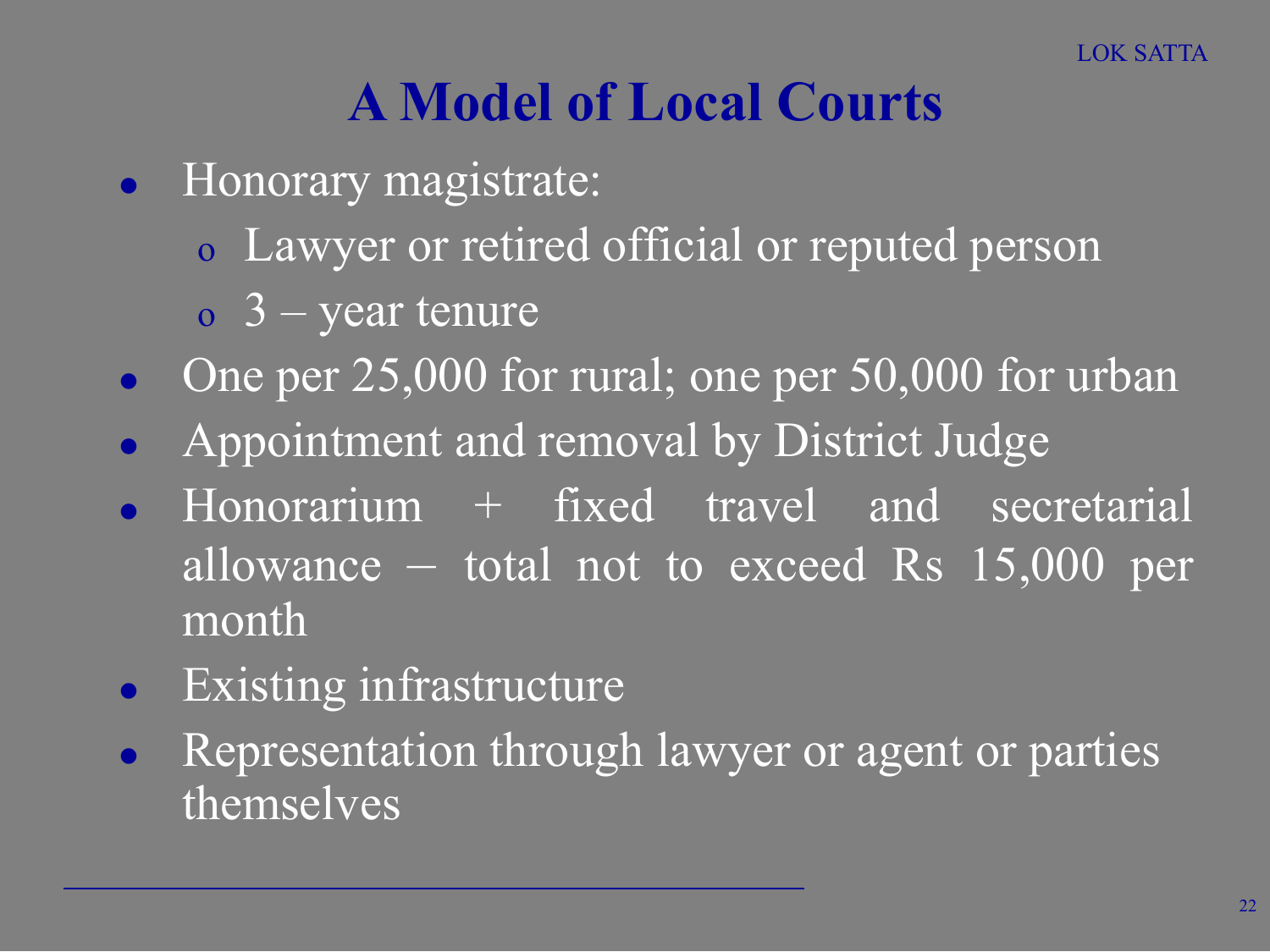# A Model of Local Courts

- Exclusive jurisdiction
	- o Rs 100,000 civil
	- o 1 year's imprisonment: criminal
- Court in area of cause of action / offence
- 90 days for disposal day-to-day hearings
- Appeal to Senior Civil Judge / Asst. Sessions Judge
- Inspection by JMFC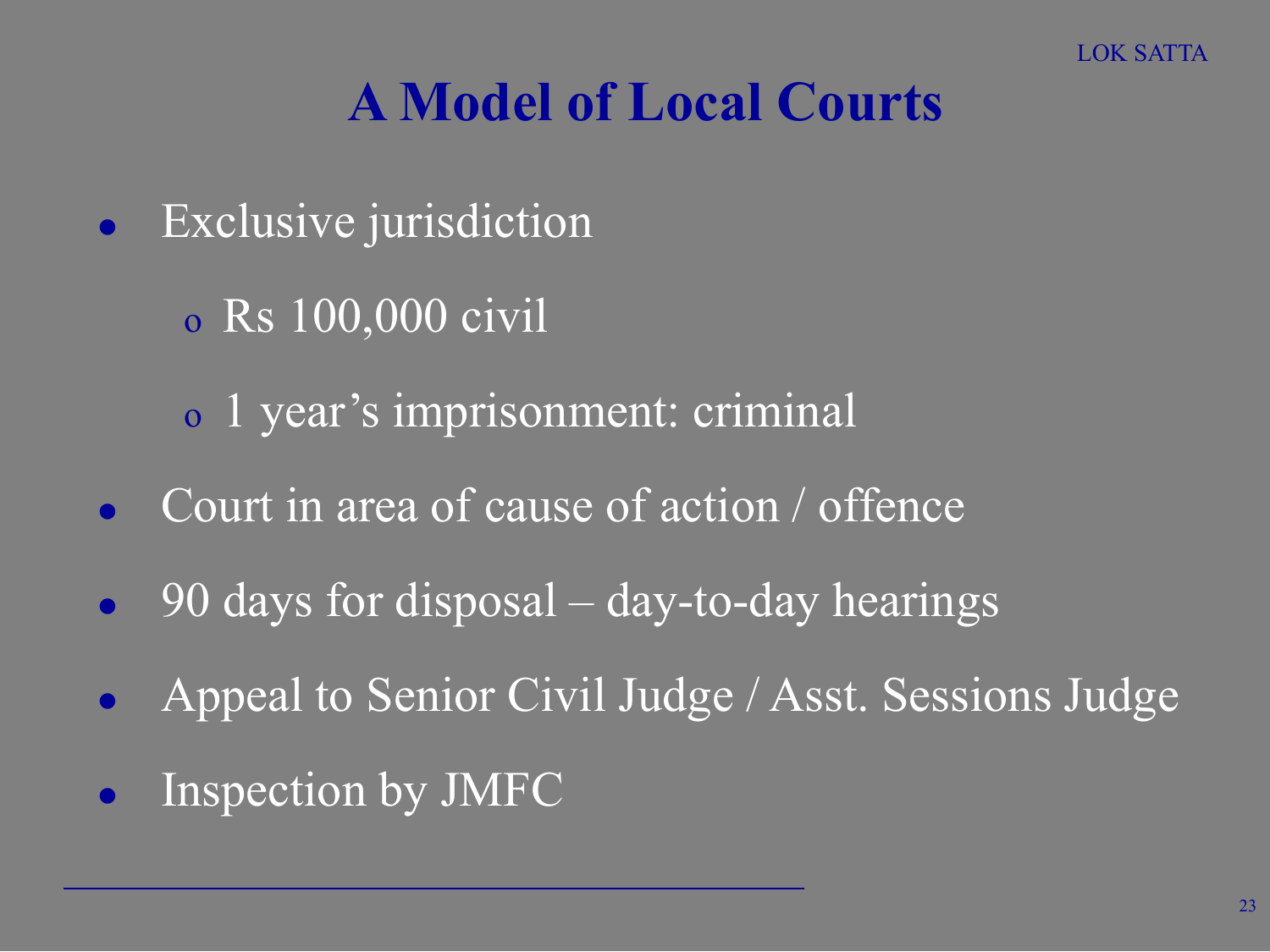# Advantages of Local Courts

- 30,000 courts in short span
- Low cost
	- o Under Rs 600 cr / yr India
	- o Under Rs 50 cr /  $yr major states$
	- o Under Rs 2 lakh / yr / court
- No permanent establishment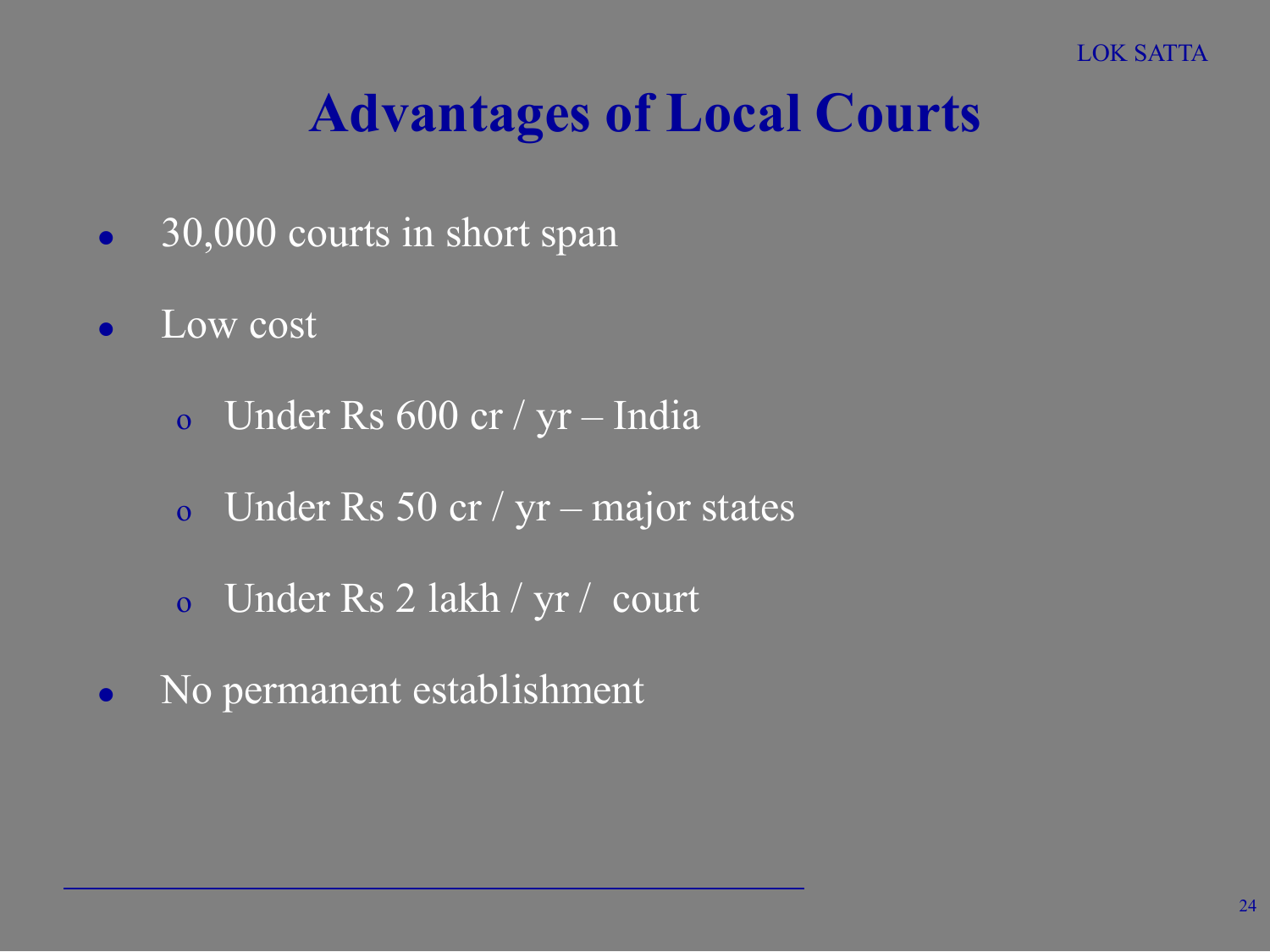# Advantages of Local Courts

- Integral to independent judiciary
	- o No political role
	- o No elective component
- Local language
- Time-bound justice
- Appeal provision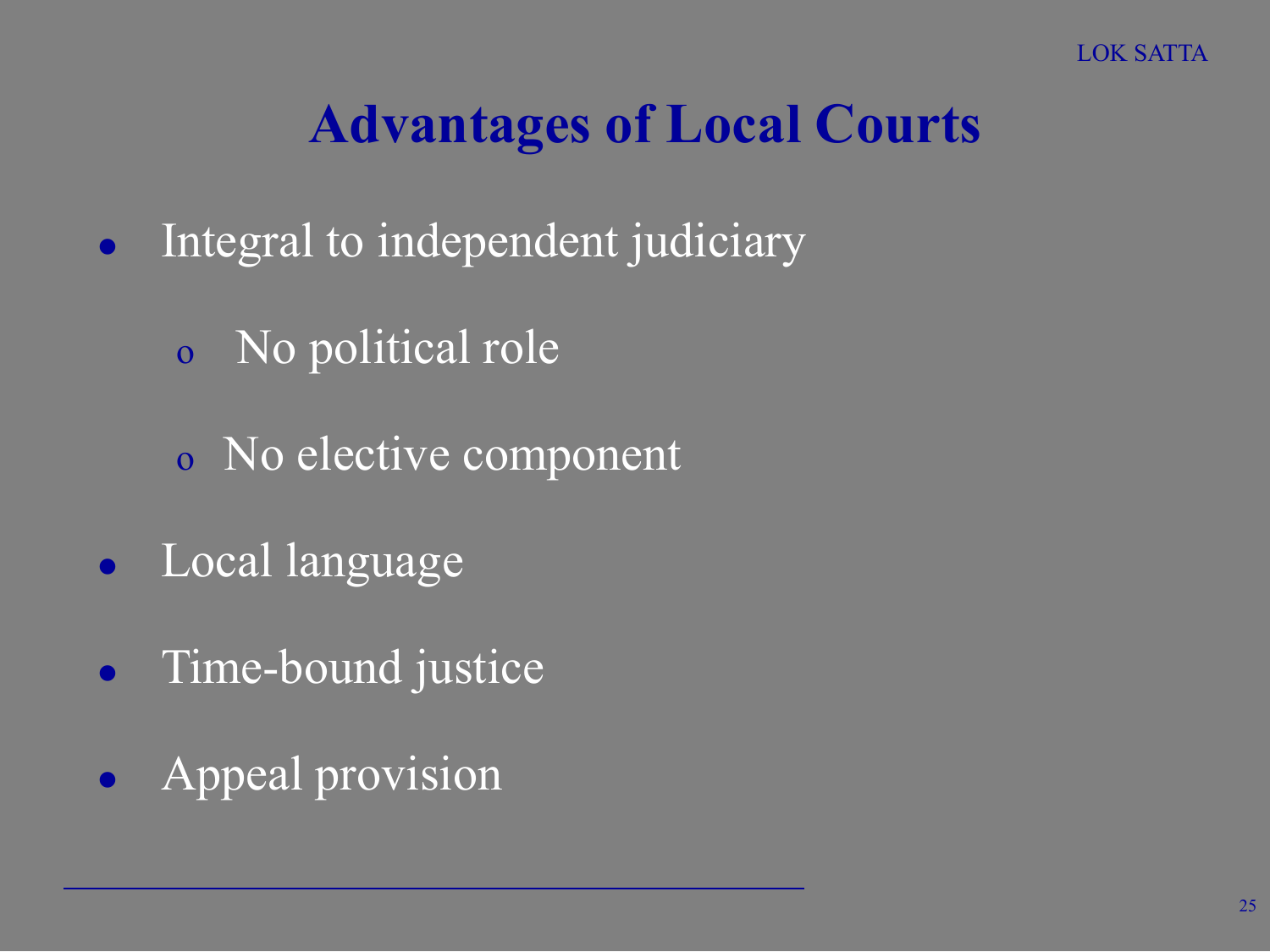"The litmus test of any civil justice system is whether it provides the average citizen, facing simple, everyday legal disputes with mechanisms through which he or she is able to secure redress….. For most lay litigants, the alternative to cut-price solutions is not Rolls Royce justice: it is no access to

justice at all"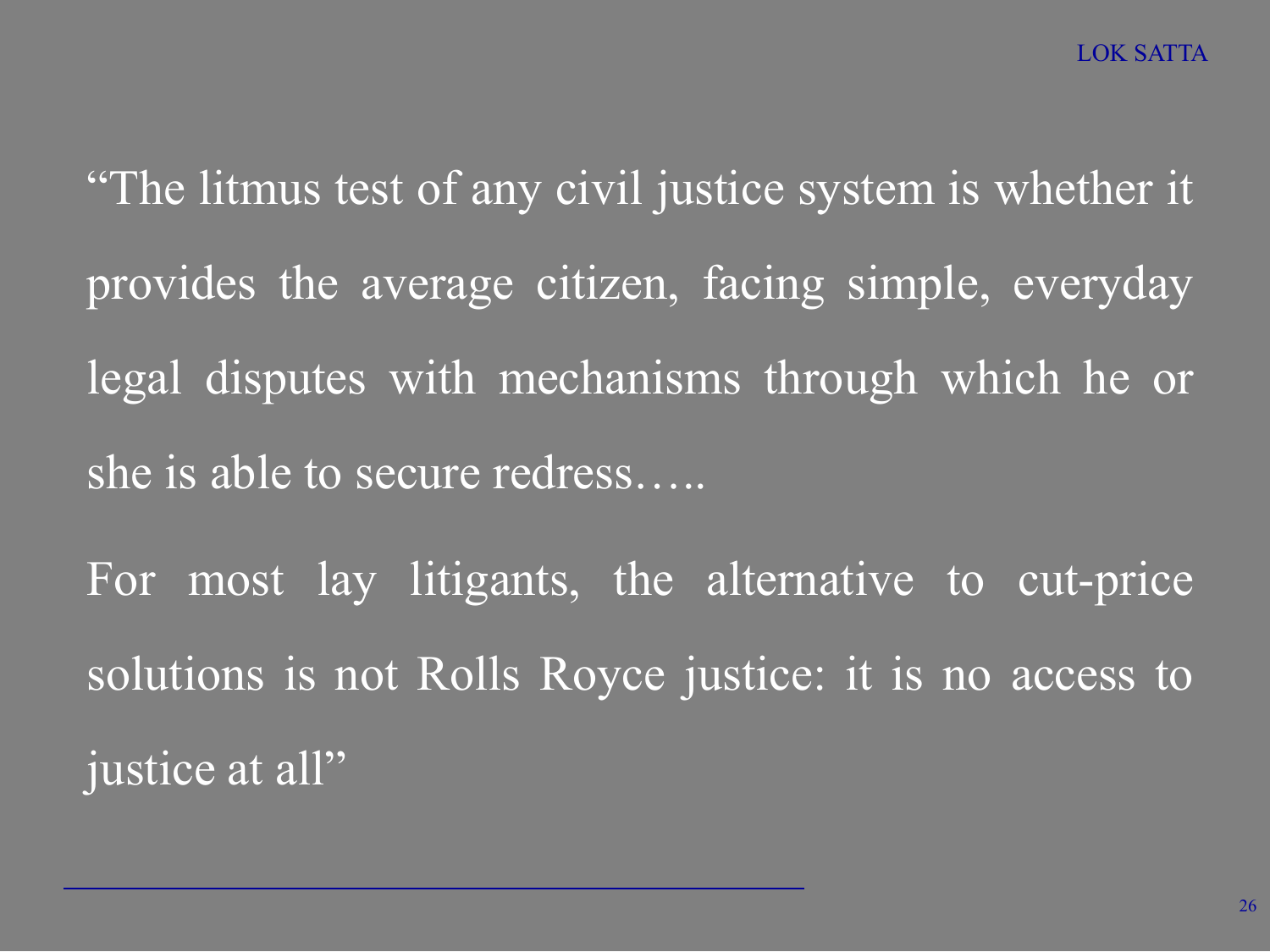#### All-India Services

- Article 312 provides for creation of All-India Services by a resolution of Council of States (2/3 majority), followed by a law of parliament.
- Article 312 (4) already envisages creation of an all-India Judicial Service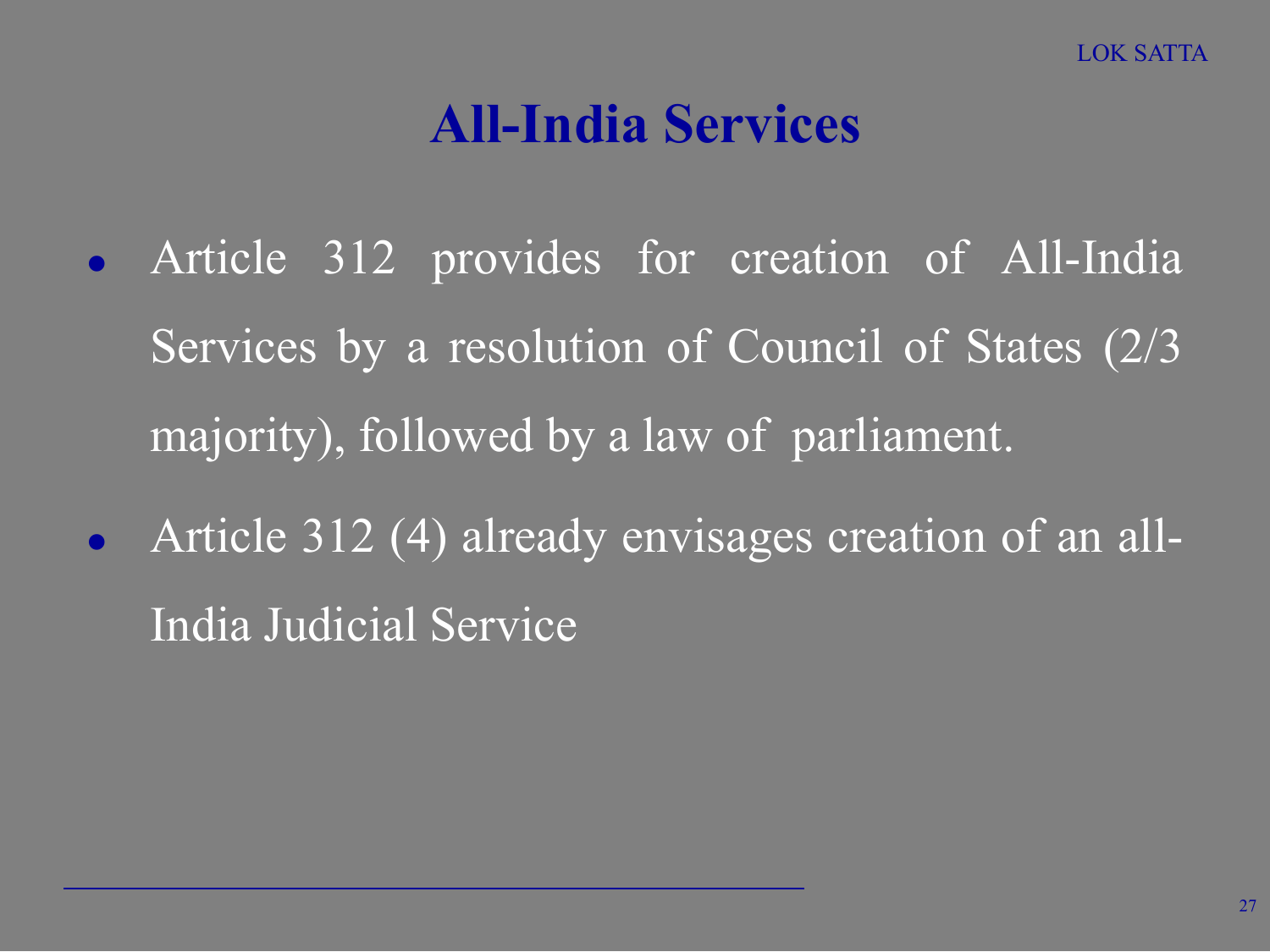# Case for Indian Judicial Service (IJS)

- First Law Commission recommended it in its 14<sup>th</sup> report.
- Quality of Judges is widely held to be unsatisfactory.
- The best lawyers and brightest youngsters are not attracted to judiciary.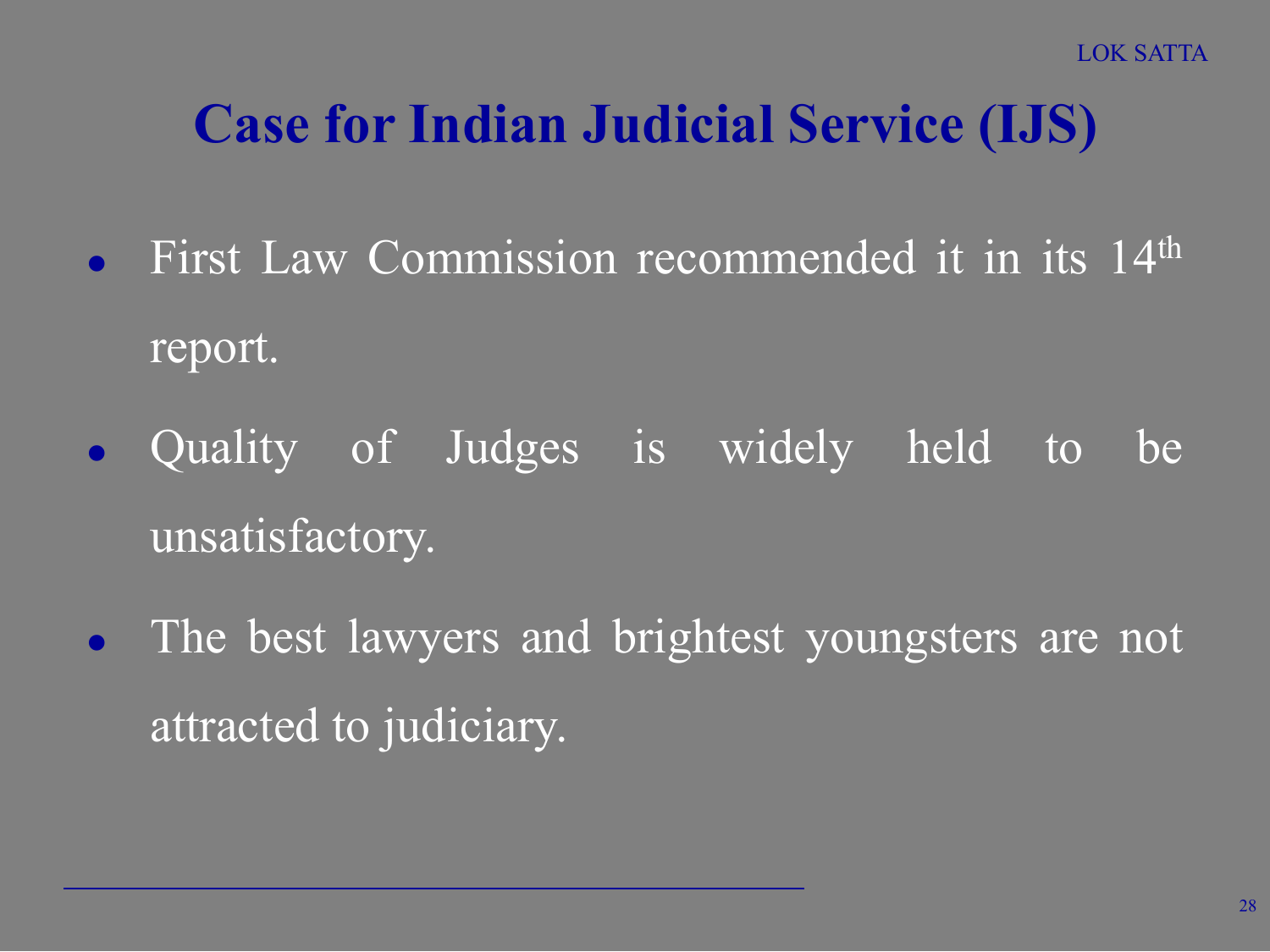# Support for IJS

- Chief Justices conferences favoured IJS in 1961, 63 and 65.
- **Chief Justice of India recommended creation of IJS** in 1972.
- **Eighth Law Commission recommended IJS in its** 77th report.
- Article 312 was amended in 1976 by 42<sup>nd</sup> Amendment, providing for IJS
- Law Commission in  $116<sup>th</sup>$  report again strongly recommended IJS